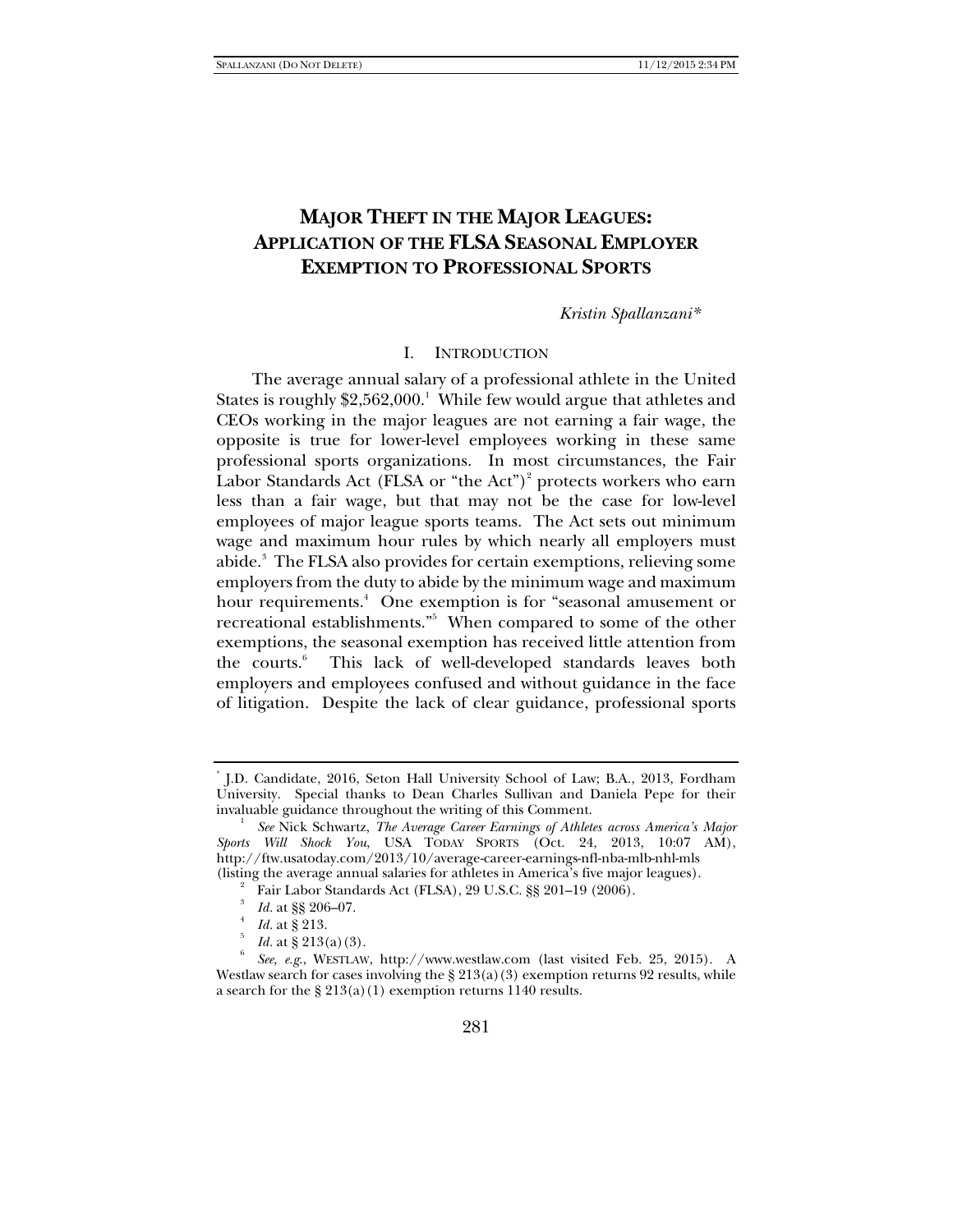teams claim to qualify for this exemption.<sup>7</sup> Many teams have defended wage and hour lawsuits filed by low-level workers by asserting entitlement to the exemption.<sup>8</sup>

Courts, however, are split on whether the exemption even applies to professional sports. Those courts that find the exemption applicable are split on how the exemption should apply and have not even reached a consensus as to which factors should be dispositive.<sup>9</sup>

This issue regarding exemption has recently surfaced in litigation involving National Football League ("NFL") cheerleaders. In 2014, cheerleaders from five different NFL teams sued their employers, alleging that they were not paid fairly for the amount of time they devoted to the team.<sup>10</sup> Though at least one of these cases has settled for a substantial sum, $11$  thus suggesting that one team doubted whether it was exempted, there is still no clear answer as to whether professional teams are entitled to the seasonal employer exemption.

This Comment argues that major league professional sports organizations should not be entitled to claim this exemption. The language of the statute and legislative intent direct this conclusion. Part II provides a brief overview of the FLSA, focusing on its exemptions. It also examines the legislative history and the statutory

 *See* John Breech, *Bengals Cheerleader Files Lawsuit Against Team*, CBSSPORTS (Feb. 13, 2014, 4:29 PM), http://www.cbssports.com/nfl/eye-on-football/24441947/

bengals-cheerleader-files-suit-against-the-team; Bob Egelko, *Feds End Raiderette Wage Probe with No Action*, SFGATE (Mar. 20, 2014, 7:10 AM), http://www.sfgate.com/

raiders/article/Feds-end-Raiderette-wage-probe-with-no-action-5332287.php; Dareh Gregorian, *Ex-member of the NY Jets' Flight Crew Cheerleading Squad Files Suit Over Low Wages*, NEW YORK DAILY NEWS (May 6, 2014, 8:13 PM), http://www.nydailynews.com/ sports/football/jets/ex-member-jets-flight-crew-files-suit-wages-article-1.1781717; Josh Sanchez, *Tampa Bay Buccaneers Become Latest Team to Be Sued by Former Cheerleader*, SPORTS ILLUSTRATED (June 14, 2014), http://www.si.com/nfl/audibles/2014/05/20/tampabay-buccaneers-cheerleader-lawsuit; Carolyn Thompson, *5 Former Buffalo Bills Cheerleaders Sue Over Pay*, AP (Apr. 22, 2014, 11:01 PM), http://bigstory.ap.org/ article/5-former-buffalo-bills-cheerleaders-sue-over-pay#overlay-context=article/teen-

See John Breech, *Cheerleaders Reach* \$1.25 Million Settlement in Lawsuit Against *Raiders*, CBSSPORTS (Sept. 4, 2014 7:00 PM), http://www.cbssports.com/nfl/eye-onfootball/24694782/cheerleaders-reach-125-million-settlement-in-lawsuit-againstraiders.

<sup>7</sup> *See, e.g.*, Bridewell v. Cincinnati Reds, 68 F.3d 136 (6th Cir. 1995); Jeffrey v. Sarasota White Sox, Inc., 64 F.3d 590 (11th Cir. 1995); Liger v. New Orleans Hornets NBA Ltd. P'ship, 565 F. Supp. 2d 680 (E.D. La. 2008); Adams v. Detroit Tigers, Inc., 961 F. Supp. 176 (E.D. Mich. 1997). 8

*See Bridewell*, 68 F.3d at 136; *Jeffrey*, 64 F.3d at 590; *Liger*, 565 F. Supp. 2d at 680; *Adams*, 961 F. Supp. at 176.

*See Bridewell*, 68 F.3d at 136; *Jeffrey*, 64 F.3d at 590; *Liger*, 565 F. Supp. 2d at 680; *Adams*, 961 F. Supp. at 176.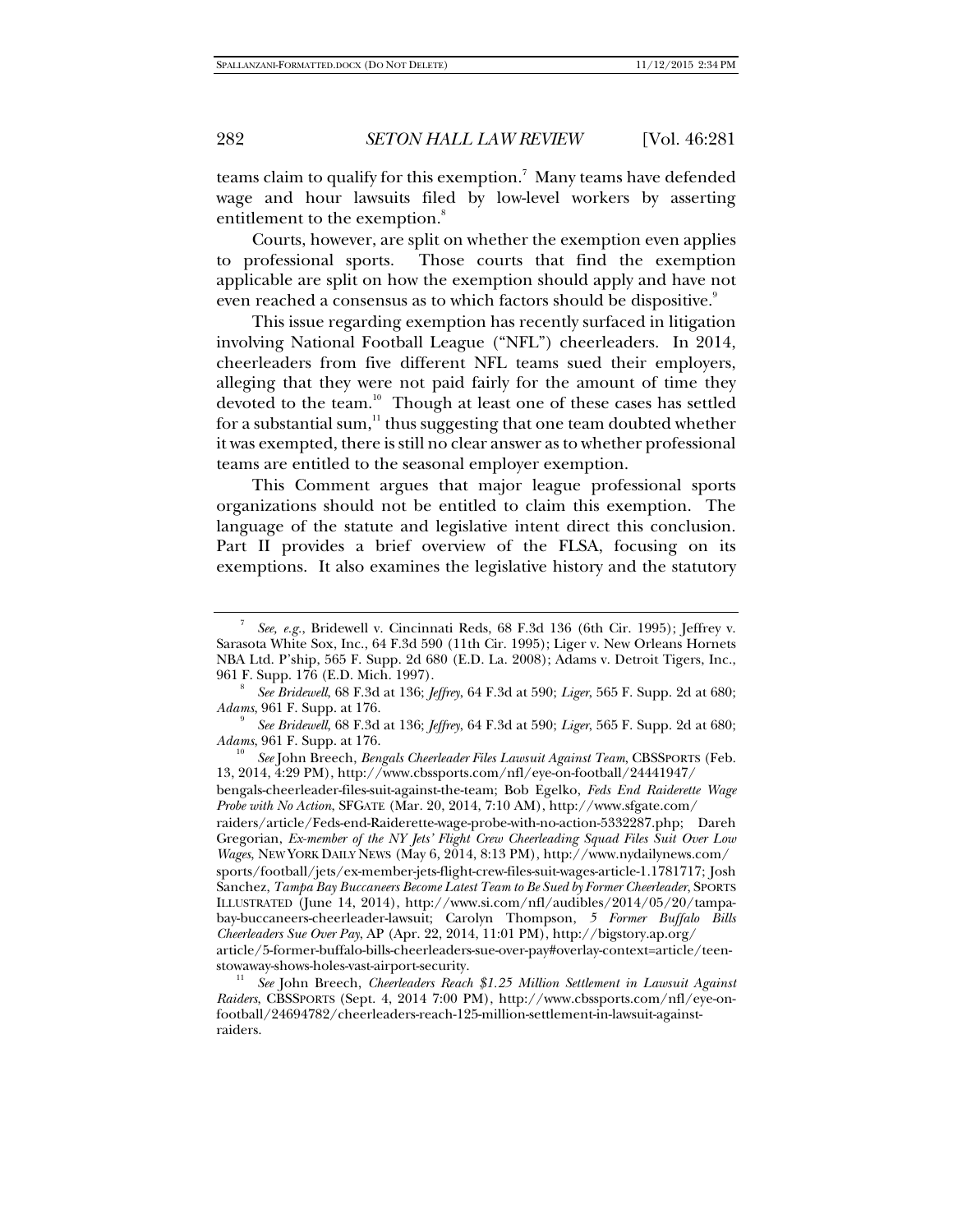elements of the seasonal employer exemption. Part III considers various judicial interpretations of the exemption in the context of professional sports. Part IV discusses lawsuits that cheerleaders and other workers have recently brought against their respective employers. Part V argues that the Act should not exempt major league professional sports organizations. Part VI concludes.

## II. HISTORY OF THE FAIR LABOR STANDARDS ACT AND THE SECTION 213 **EXEMPTIONS**

### *A. Legislative History of the Fair Labor Standards Act*

Congress enacted the Fair Labor Standards Act of  $1938^{12}$  as a remedial and humanitarian measure to protect workers from unfair employment practices.<sup>13</sup> The main goals of the Act were economic recovery and elimination of "labor conditions detrimental to the maintenance of the minimum standard of living necessary for health, efficiency, and general well-being of workers." $\frac{1}{4}$  Various courts have emphasized that the FLSA is a "remedial [statute], written in the broadest possible terms so that the minimum wage provisions would have the widest possible impact in the national economy."<sup>15</sup>

The Act sets out a comprehensive scheme for providing minimum wages and overtime pay for many workers. It accomplishes this by establishing rules that employers, as defined by the Act, must follow. The FLSA defines an employer as:

[A]ny person acting directly or indirectly in the interest of an employer in relation to an employee but shall not include the United States or any State or political subdivision of a State, or any labor organization (other than when acting as an employer), or anyone acting in the capacity of officer or agent of such labor organization.<sup>16</sup>

Section 206 of the FLSA provides that every covered employer shall pay every worker "engaged in commerce or in the production of goods for commerce" a minimum wage.<sup>17</sup> The Act defines commerce as "trade, commerce, transportation, transmission, or communication

 $rac{16}{17}$  § 203(d).<br> $rac{16}{5}$  § 206(a).

<sup>&</sup>lt;sup>12</sup> Fair Labor Standards Act (FLSA), 29 U.S.C. § 201 (2006).

<sup>13</sup> *See* Lawrence E. Henke, *Is the Fair Labor Standards Act Really Fair? Government Abuse or Financial Necessity: An Analysis of the Fair Labor Standards Act 1974 Amendment the* § 207(*k*) *Exemption*, 52 SMU L. REV. 1847, 1851 (1999).<br><sup>14</sup> § 202(a).

<sup>&</sup>lt;sup>15</sup> Chen v. Major League Baseball, 6 F. Supp. 3d 449, 454 (S.D.N.Y. 2014) (quoting Carter v. Dutchess Cmty. Coll., 735 F.2d 8, 13 (2d Cir. 1984)).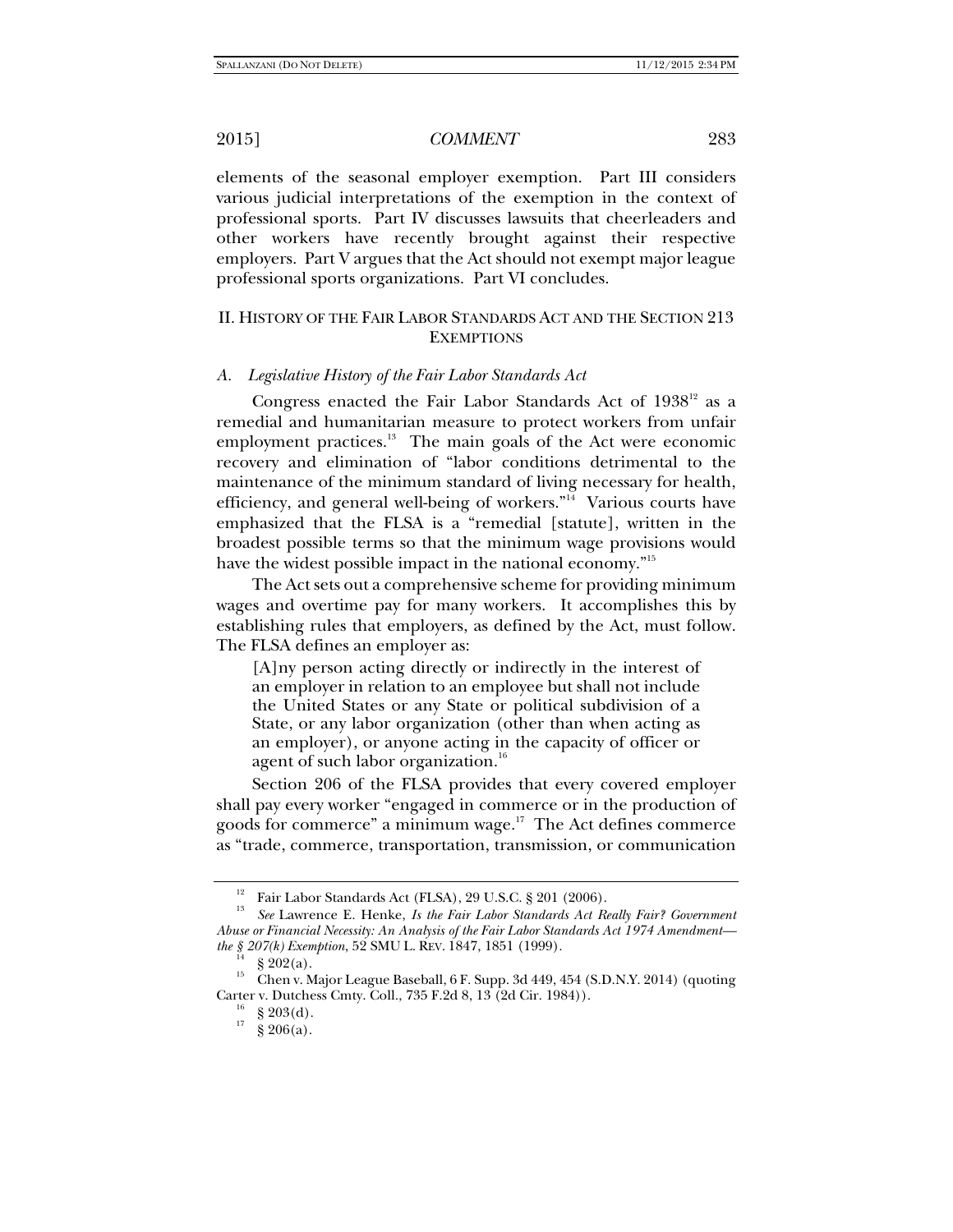among the several States or from any State to any place outside thereof."18 The current minimum wage under the FLSA is \$7.25 per hour.<sup>19</sup> Many states, however, maintain their own minimum wage laws, which require employers to pay workers more than the federal minimum.<sup>20</sup> Section 207 of the Act provides another protection for employees in the form of overtime pay.<sup>21</sup> Section 207 stipulates that employees who work in excess of forty hours per week must be compensated at a rate not less than one and one-half times the regular rate of compensation.<sup>22</sup> FLSA suits are often focused on employers' failure to pay overtime rather than compliance with the base pay requirement.

There are a variety of enforcement mechanisms available when an employer fails to comply with the FLSA. Section 211 of the Act vests in the United States Department of Labor ("DOL") the authority to investigate any workplace subject to the Act to determine whether the Act applies to an employer and/or whether there are violations of its provisions.<sup>23</sup> The DOL is authorized to "gather data concerning wages, hours, and other conditions and practices of employment."<sup>24</sup> The DOL's Wage and Hour Division selects employers for investigation by way of an employee complaint or through random selection.<sup>25</sup> During an investigation, a DOL representative first examines the employer's records to determine if any exemptions apply.<sup>26</sup> If the DOL determines that an exemption applies to that employer, it takes no further action. This determination, however, is afforded no deference from the courts in any subsequent private suit. The Supreme Court has indicated that "rulings, interpretations, and opinions" of the Administrator of the Wage and Hour Division are not controlling upon the courts. $27$  Thus,

<sup>18 § 203(</sup>b). For a discussion of interstate commerce in the context of the FLSA, see FREDERICK T. GOLDER & DAVID R. GOLDER, LABOR AND EMPLOYMENT LAW: COMPLIANCE AND LITIGATION § 5:8 (3d ed. 2014).<br><sup>19</sup> § 206(a)(1)(C).<br><sup>20</sup> <sup>9</sup>

<sup>20</sup> *See, e.g.*, ARIZ. REV. STAT. ANN. § 23-363 (2015) (minimum wage of \$7.90 per hour); CAL. LAB. CODE § 1182.12 (West 2014) (minimum wage of \$9.00 per hour); FLA. STAT. § 448.110 (West 2013) (minimum wage of \$7.93 per hour); MASS. GEN. LAWS ANN. ch. 151, § 1 (West 2015) (minimum wage of \$9.00 per hour); N.J. STAT. ANN. § 34:11-56a4 (West 2014) (minimum wage of \$8.38 per hour); N.Y. LAB. LAW § 652 (McKinney 2014) (minimum wage of \$8.75 per hour).<br><sup>21</sup> § 207(a)(1).

<sup>22</sup>

 $\frac{22}{23}$  *Id.*<br>  $\frac{23}{24}$  § 211(a).

 $\frac{24}{25}$  *Id.* 

*Fact Sheet #44: Visits to Employers*, U.S. DEP'T OF LABOR, WAGE AND HOUR DIV. (2015), http://www.dol.gov/whd/regs/compliance/whdfs44.pdf. 26 *Id.* <sup>27</sup>

*See infra* text accompanying notes 45–48.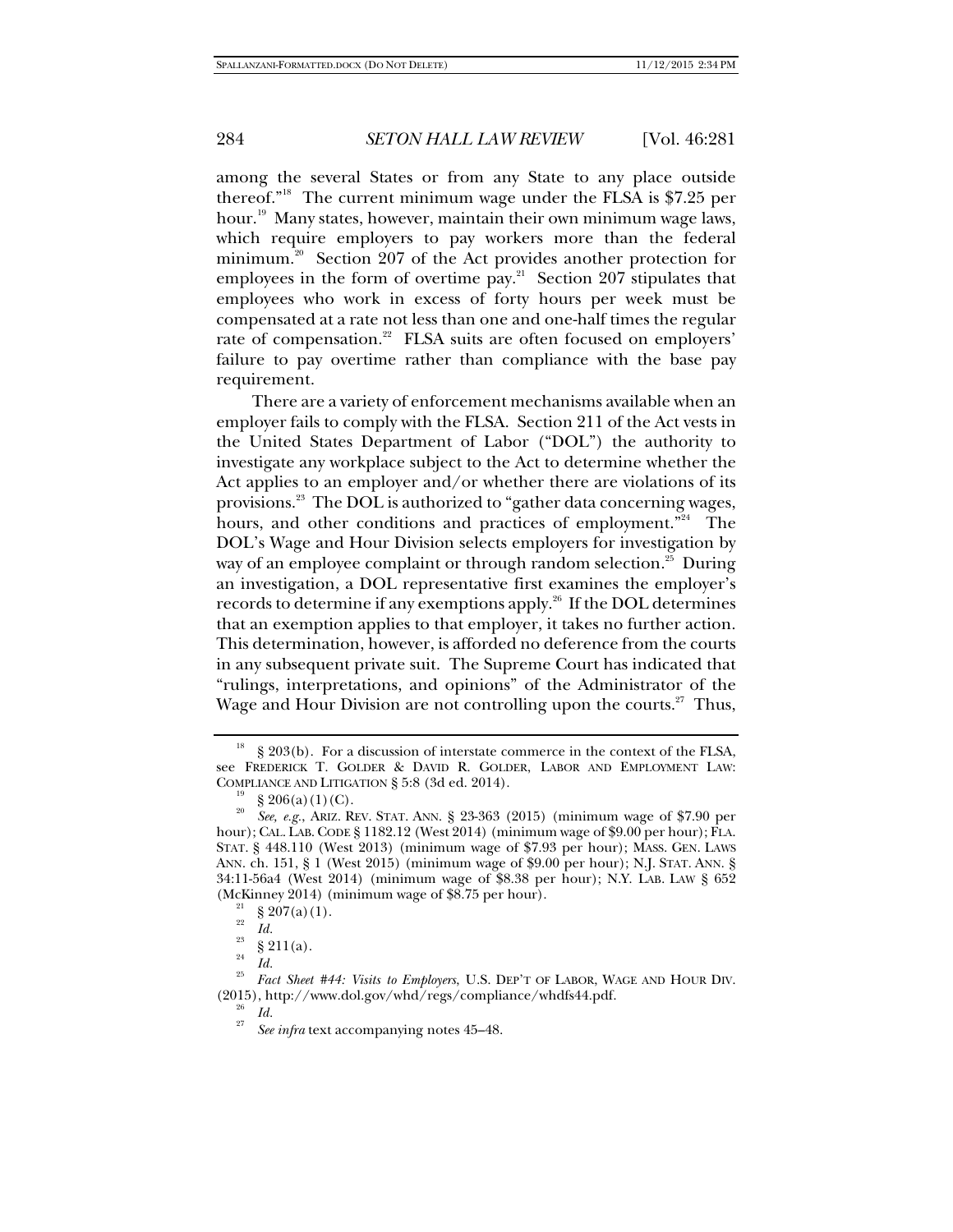an employee may still pursue a private action under the FLSA if he or she believes the employer is not exempt.<sup>28</sup>

If, during its initial review, the DOL determines that no exemptions apply, the representative examines payroll, inspects time records, and interviews employees.<sup>29</sup> Following an investigation, if the DOL determines that a minimum wage or maximum hour violation has occurred, the employer may be subject to pay back wages.<sup>30</sup> The DOL tries to resolve compliance issues administratively, by supervising payment of back wages or other compensation.<sup>31</sup> Where the employer does not agree, the Secretary of Labor may file suit against an employer on behalf of employees for back wages and/or liquidated damages. $32$ 

Notwithstanding these procedures, an employee has the right to file a private lawsuit against his employer without filing a complaint with the DOL or awaiting the results of an investigation. $33$  If an employee files a private lawsuit, the Secretary of Labor will not pursue its own lawsuit for the same back wages or damages.<sup>34</sup> In a private suit, an employer may raise an exemption as an affirmative defense, but must establish through clear and affirmative evidence that it meets every requirement of the exemption.<sup>35</sup> If there is reasonable doubt about exemption, an employee should be designated non-exempt.<sup>36</sup> Due to the high cost of private litigation, employees often avoid this route; going through the DOL saves the employee litigation costs.

## *B. Legislative History of the Section 213(a) Exemptions*

The FLSA exempts many categories of employees from minimum wage and maximum hour requirements. As Congress expanded the scope of the Act to include more categories of workers not originally protected under the Act, it also *excluded* from coverage many categories of employees.<sup>37</sup> One court reasoned that exemptions were necessary because, "the goal of ameliorating the uglier side of a modern economy did not imply that all workers were equally needful of

*Id.* 30 *Id.* 31 *Id.* 32

*See* Corning Glass Works v. Brennan, 417 U.S. 188, 196–97 (1974); Thomas v.

Speedway SuperAmerica, LLC, 506 F.3d 496, 501 (6th Cir. 2007).<br><sup>36</sup> *See* Adams v. United States, 78 Fed. Cl. 536, 538 (Fed. Cl. 2007).

*See* Brock v. Louvers and Dampers, Inc., 817 F.2d 1255, 1256 (6th Cir. 1987).

<sup>28</sup> *See Fact Sheet #44*, *supra* note 25. 29

*Id.* 33 *Id.* 34 *Fact Sheet #44*, *supra* note 25. 35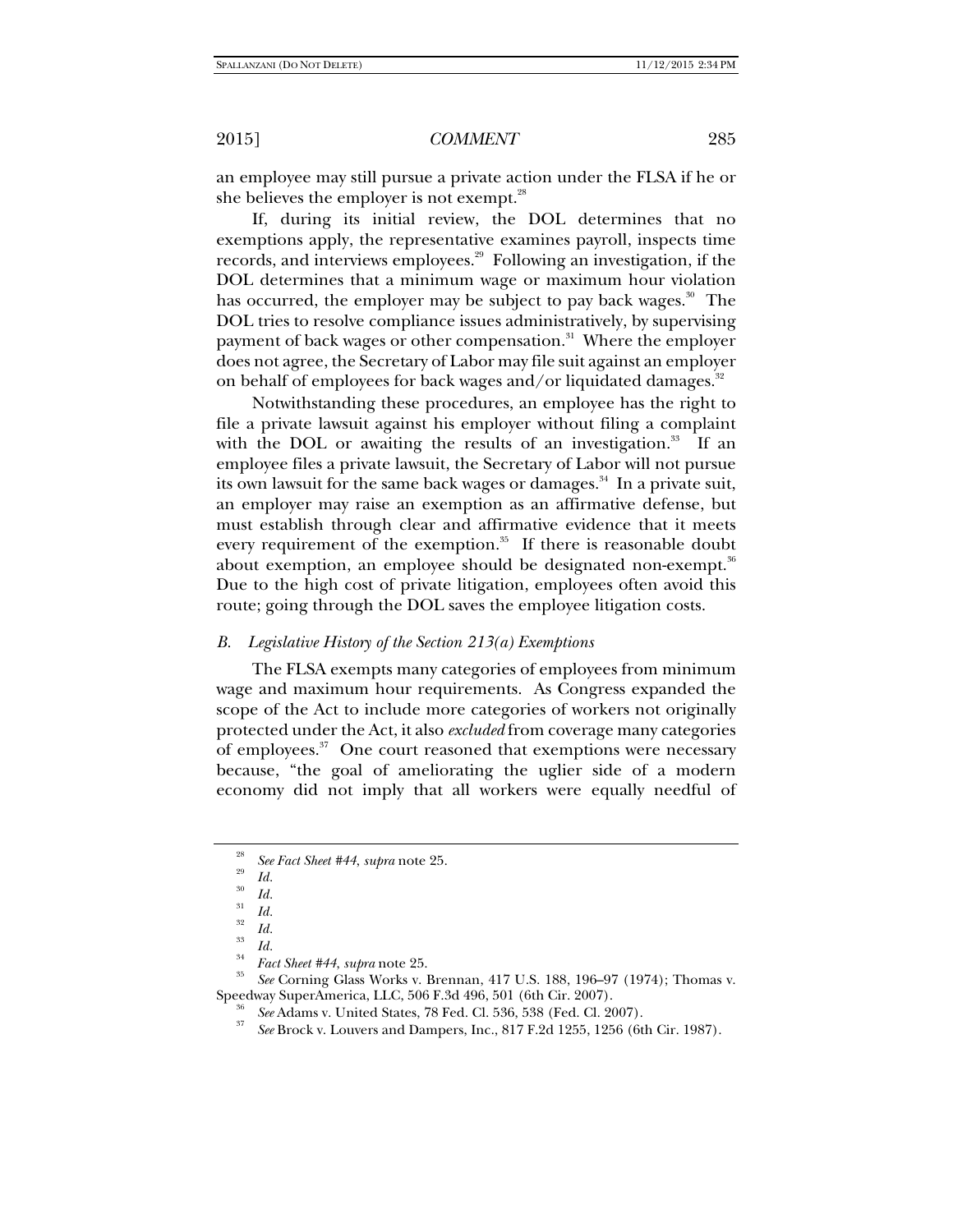protection."<sup>38</sup> Section 213(a) of the FLSA lists eleven categories of employees not covered by the Act's minimum wage and maximum hour requirements.<sup>39</sup> Examples of exempt workers include executive and administrative employees, $40$  seamen, $41$  and agricultural employees.<sup>42</sup> FLSA exemptions are to be narrowly construed against the employer asserting them, and they only apply to "those establishments *plainly and unmistakably* within their terms and spirit."<sup>43</sup>

The Section  $213(a)(3)$  exemption examined in this Comment exempts employers at seasonal amusement or recreational establishments, and states that the minimum wage and maximum hour provisions of the Act do not apply to:

[A]ny employee employed by an establishment which is an amusement or recreational establishment, organized camp, or religious or non-profit educational conference center, if (A) it does not operate for more than seven months in any calendar year, or (B) during the preceding calendar year, its average receipts for any six months of such year were not more than 33 1/3 per centum of its average receipts for the other six months of such year  $\dots$ .<sup>44</sup>

In order to determine whether the statute applies, an employer should consider the statute itself, legislative history, case law, and the accompanying materials promulgated by the agency responsible for its administration, including: regulations, interpretations, opinion letters, fact sheets, and field operations handbooks. Each of these sources, however, is afforded varying weight by the courts. When Congress has delegated rulemaking responsibilities to agencies, courts should defer to those rules. $45$  Accordingly, official agency regulations are given "controlling weight unless they are arbitrary, capricious, or manifestly contrary to the statute."<sup>46</sup> The courts have differed, however, on how much deference to afford to less official interpretations, opinion letters, fact sheets, field operations handbooks, etc. Courts and scholars alike have recognized that these sources are not controlling, and the amount of deference afforded to

<sup>38</sup> Nicholson v. World Bus. Network, Inc., 105 F.3d 1361, 1363 (11th Cir. 1997).

<sup>39</sup> Fair Labor Standards Act (FLSA), 29 U.S.C. § 213(a) (2006).

 $\frac{40}{41}$  § 213(a)(1).

 $$213(a)(6).$ 

 $\S 213(a)(12)$ .

Arnold v. Ben Kanowsky, Inc., 361 U.S. 388, 392 (1960) (emphasis added).

 $\frac{44}{45}$  § 213(a)(3).

<sup>45</sup> *See* Chevron, U.S.A., Inc. v. Nat'l Res. Defense Council, Inc., 467 U.S. 837, 843– 44 (1984).

*Id.*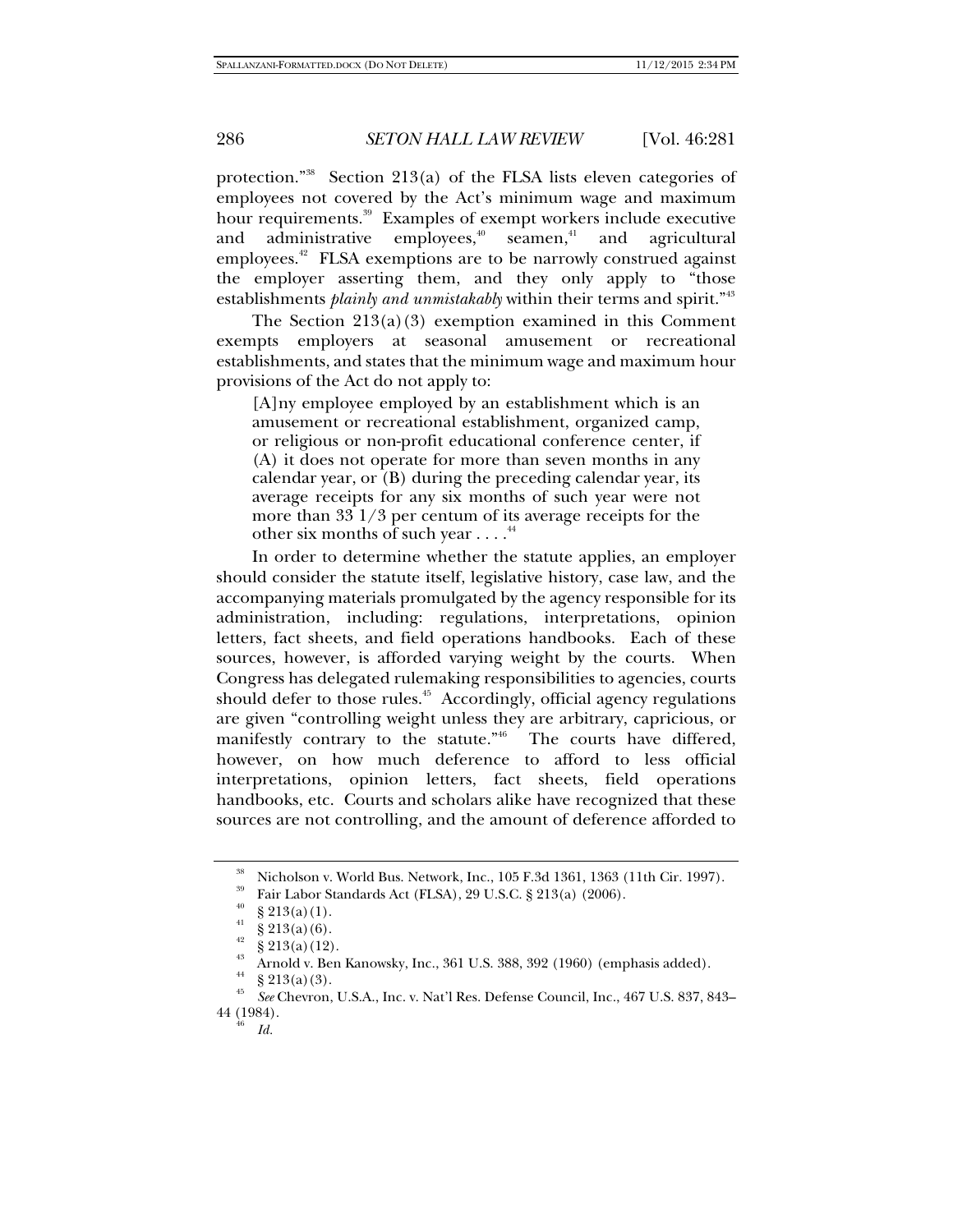them exists on a continuum.<sup> $47$ </sup> The standard for interpretations of expert agencies, such as the Wage and Hour Division of the Department of Labor, is "respect proportional to its power to persuade."48

The legislative history of this exemption is limited. Congress enacted the original version of the provision in the Fair Labor Standards Amendments of  $1961.^{49}$  At that time, the provision exempted employees of certain types of retail establishments, including hotels, motels, movie theaters, and seasonal amusement or recreational parks.<sup>50</sup> In describing the provision, the Senate Committee Report noted that this exemption was meant for establishments "operated by concessionaires at amusement parks and beaches and are in operation for [six] months or less a year."<sup>51</sup> In 1966, Congress enacted another set of amendments to the FLSA, resulting in coverage for even more employees. $52$  In that amendment, Congress revised the amusement and recreational establishment exemption and removed it from the retail and service exemption. The language of the new exemption included two methods of testing seasonality, the same two that are still in force today.<sup>53</sup>

### *C. Elements of the Section 213(a)(3) Exemption*

In order to qualify for the exemption, an employer must satisfy several elements. First, the employer must show that its business is an "amusement or recreational establishment."<sup>54</sup> There are two parts to this element: 1) the business must exist for amusement or recreational purposes, and 2) it must be an establishment.

As for the first part, the DOL regulation for this exemption

<sup>47</sup> *See*, e.g., William N. Eskridge, Jr. & Lauren E. Baer, *The Continuum of Deference: Supreme Court Treatment of Agency Statutory Interpretations From* Chevron *to* Hamdan, 96 GEO. L.J. 1083 (2008).<br><sup>48</sup> *Id.* at 1109 (citing Skidmore v. Swift & Co., 323 U.S. 134, 140 (1944)).

*Id. at 1223* (cities of Co., 3230, 75 Stat. 71 (1961).

<sup>50</sup> *See* Brock v. Louvers and Dampers, Inc., 817 F.2d 1255, 1256–57 (6th Cir. 1987) (citing S. Rep. No. 145, 87th Cong., 1st Sess., *reprinted in* 1961 U.S. Code Cong. &

<sup>&</sup>lt;sup>51</sup> S. Rep. No. 145, 87th Cong., 1st Sess., *reprinted in* 1961 U.S. Code Cong. & Admin. News at 1620, 1647–48.

 $A_{52}^{52}$  Pub. L. No. 89-601, 80 Stat. 830–45 (1966).<br>  $A_{53}^{53}$  Fair Labor Standards Act (FLSA), 29 U.S.C. § 213(a)(3) (2006) (explaining that an establishment is deemed seasonal "if (A) it does not operate for more than seven months in any calendar year, or (B) during the preceding calendar year, its average receipts for any six months of such year were not more than  $33\frac{1}{3}$  per centum of its average receipts for the other six months of such year ").<br>  $5^4$  § 213(a)(3).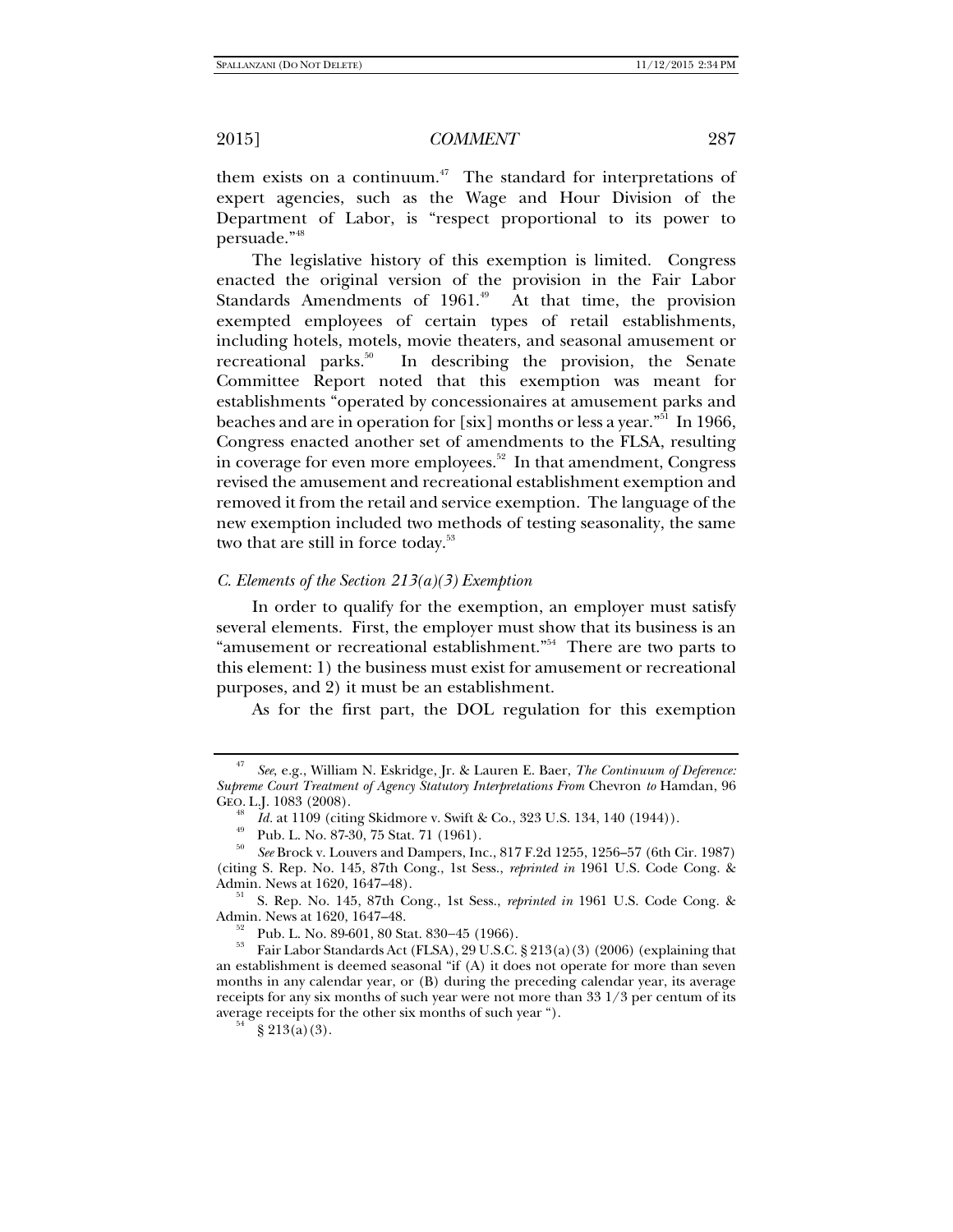defines "amusement or recreational establishment" as an establishment "frequented by the public for its amusement or recreation."55 Aside from this definition, the history on this requirement is limited to a House Committee Report on a proposed 1965 amendment to the FLSA, which stated that the amusement or recreational establishment exemption meant to cover "such seasonal recreational or amusement activities as amusement parks, carnivals, circuses, sport events, parimutel racing, sport boating or fishing, or other similar or related activities."56 The amendment did not pass in 1965, but during floor debates on the amendment the following year, a representative stated that the amendment "retain[ed] the existing exemption for amusement or recreational establishments, such as amusement parks, sports events, parimutel racing, sport boating or fishing and similar activities."57

The first element also has an "establishment" requirement. The word "establishment" in the phrase "amusement or recreational establishment" has a technical meaning. The DOL regulations define "establishment" for the purposes of several provisions in the Act, including the  $213(a)(3)$  exemption.<sup>58</sup> The term refers to "a distinct" physical place of business" as opposed to "an entire business or enterprise," which may include several separate places of business.<sup>59</sup> For the Section  $213(a)(3)$  exemption, the establishment is the unit for applying the seasonality tests. For example, each location of an amusement park chain, like Six Flags, is a separate establishment, part of the larger Six Flags enterprise. For purposes of this exemption then, seasonality is based on the individual Six Flags location, not the entire Six Flags enterprise.

The second element of the statute is seasonality. While the appropriate application of this exemption is not immediately clear from the text or the legislative history, it has generally been considered a way for "recreational facilities to employ young people on a seasonal basis and not have to pay the relatively high minimum wages required by the [FLSA]."60 In *Brock v. Louvers and Dampers, Inc.*, the Sixth Circuit seemed to support this theory: "The logical purpose of the provision is to exempt . . . amusement and recreational enterprises . . . which by

<sup>55 29</sup> C.F.R. § 779.385 (2015).

<sup>56</sup> *See* Chen v. Major League Baseball, 6 F. Supp. 3d 449, 455 (S.D.N.Y. 2014) (quoting H.R.Rep. No. 89-871 (1965)).<br><sup>57</sup> *Chen*, 6 F. Supp. 3d at 455 n.3 (quoting 112 Cong. Rec. 11,293 (1966)).<br><sup>58</sup> *See* 29 C.F.R. § 779.23.

<sup>&</sup>lt;sup>59</sup> Id.<br><sup>60</sup> *Chen*, 6 F. Supp. 3d at 455 (quoting Brennan v. Yellowstone Park Lines, Inc., 478) F.2d 285, 288 (10th Cir. 1973)).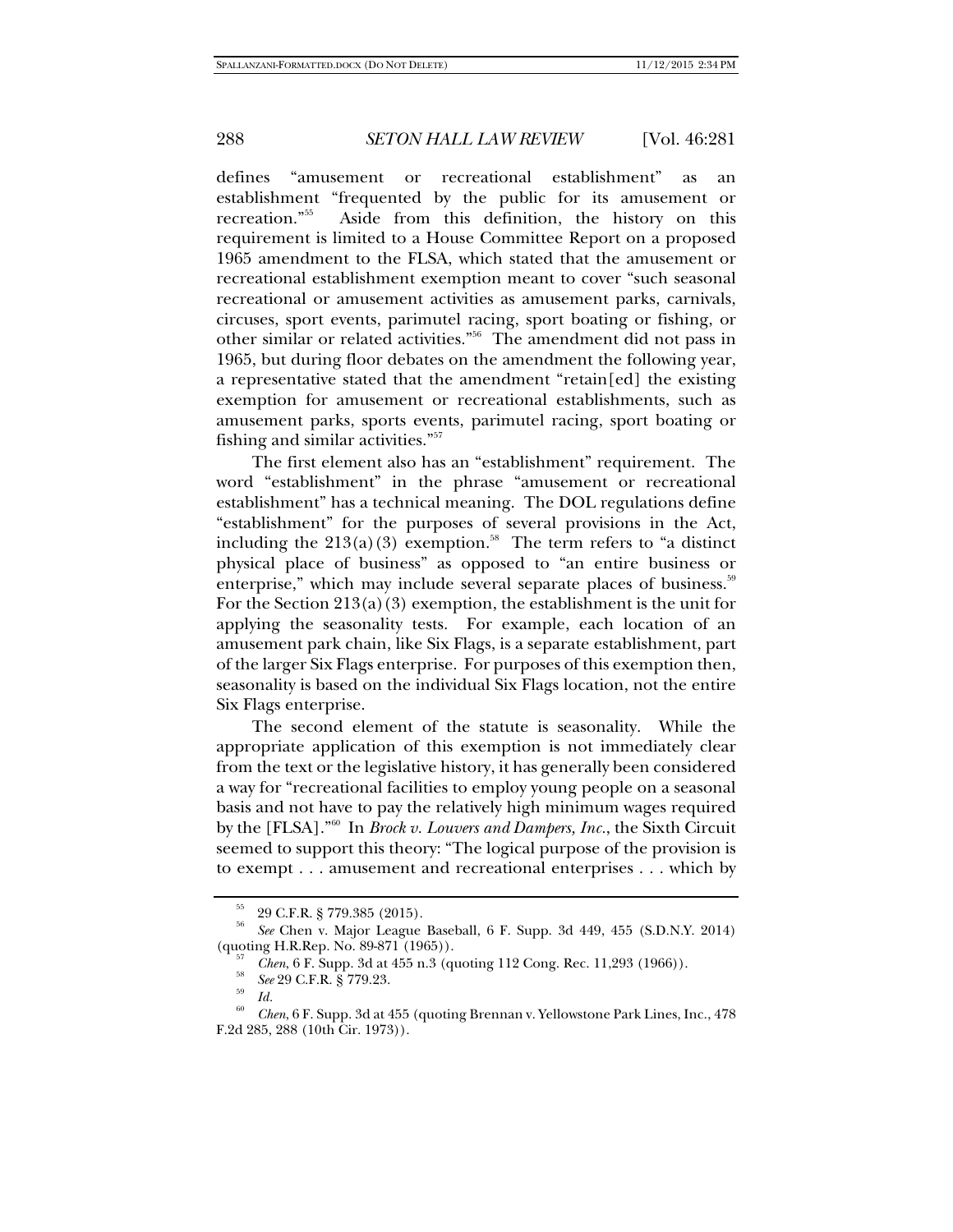their nature, have very sharp peak and slack seasons . . . . Their particular character may require longer hours in a shorter season, their economic status may make higher wages impractical, or they may offer non-monetary rewards."61 It is possible that Congress had these objectives in mind when it established two relatively strict seasonality tests in Section  $213(a)(3)$  as part of an effort to exempt only truly seasonal businesses. In order to qualify for the exemption, the employer must satisfy one of the two tests.

The first test indicates that an establishment is seasonal if "it does not operate for more than seven months in any calendar year."<sup>62</sup> The Field Operations Handbook, the DOL's operations manual that provides investigators with guidance on FLSA interpretation, provides that whether an establishment "operates" during a particular month is a question of fact.<sup>63</sup> If an establishment engages only in maintenance activities during the "dead season," it is not deemed operational, for purposes of the exemption. $64$  It is important to keep in mind, however, that the Field Operations Handbook is not controlling authority.<sup>65</sup>

Alternatively, under the second test, an establishment is deemed seasonal if "during the preceding calendar year, its average receipts for any six months of such year were not more than 33 1/3 per centum of its average receipts for the other six months of such year."66 The six months do not have to be consecutive. $67$  The DOL has said that this test compares the six individual months in which the receipts were lowest with the six months showing the highest average receipts.<sup>68</sup> The DOL "Fact Sheet" for the exemption identifies "receipts" as fees from admissions.<sup>69</sup>

<sup>61</sup> Brock v. Louvers and Dampers, Inc., 817 F.2d 1255, 1259 (6th Cir. 1987).

<sup>62</sup> Fair Labor Standards Act (FLSA), 29 U.S.C.§ 213(a)(3)(A) (2006).

<sup>63</sup> *See Field Operations Handbook - Other Exemptions*, U.S. DEP'T OF LABOR (1994), http://www.dol.gov/whd/FOH/FOH\_Ch25.pdf.<br><sup>65</sup><br><sup>65</sup>

<sup>&</sup>lt;sup>65</sup> *See supra* text accompanying notes 45–48.<br>
§ 213(a)(3)(B).

<sup>67</sup> *Fact Sheet #18: Section 13(a)(3) Exemption for Seasonal Amusement or Recreational Establishments Under the Fair Labor Standards Act*, U.S. DEP'T OF LABOR, WAGE AND HOUR DIV. (2008), http://www.dol.gov/whd/regs/compliance/whdfs18.htm.

 $\frac{6}{69}$  *Id.* 

*Id.*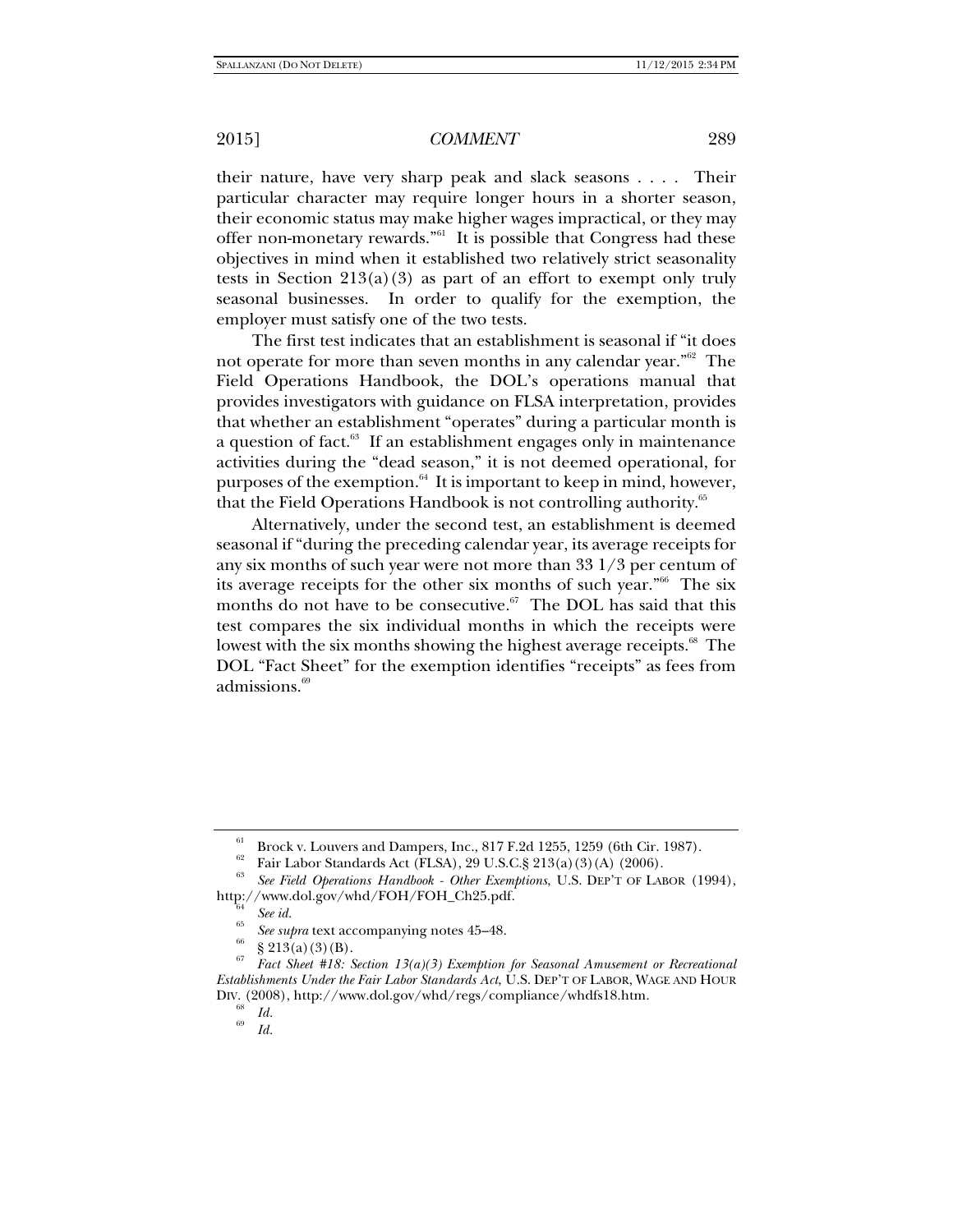#### III. INTERPRETATIONS OF SECTION 213(A)(3)

Judicial interpretations of this exemption are even more limited than the legislative guidance. Only on a handful of occasions have courts litigated the question of whether or not the Section  $213(a)(3)$ exemption applies to professional sports organizations. The few courts that have heard this issue were not unanimous in their decisions.<sup>70</sup> Some courts, including the Sixth Circuit, have held that professional sports teams are not entitled to the exemption.<sup>71</sup> *Bridewell v. Cincinnati Reds* is one of the leading precedents on this issue.<sup>72</sup> The plaintiffs in *Bridewell* were maintenance workers for the Cincinnati Reds, a Major League Baseball ("MLB") team in Ohio.<sup>73</sup> These employees argued that their employer failed to pay them overtime wages as required by Section 207 of the FLSA.<sup>74</sup> In response, the team claimed it was exempt from the overtime payment requirement because it did not operate for more than seven months in a calendar year, satisfying the first seasonality test of Section  $213(a)(3)(A)$ .<sup>75</sup> Neither the Sixth Circuit nor the lower court considered the possibility that the Reds could qualify under the receipts method in Section  $213(a)(3)(B)$ .<sup>76</sup>

The Sixth Circuit held that the Reds organization operated for more than seven months per year by virtue of its 120 year-round workers.77 The *Bridewell* court emphasized a clear distinction between the elements of the exemption: amusement or recreational establishment as one, and seasonal operation as another.<sup>78</sup> Thus, according to the *Bridewell* court, the elements cannot be combined into a question of whether the entity amuses for more than seven months.<sup>79</sup> Here, it did not matter that the team did not play for more than seven months; it was enough that the team was an amusement establishment and that 120 employees worked year-round.

The Eastern District of Louisiana seems to agree that professional

<sup>70</sup> *See, e.g.*, Bridewell v. Cincinnati Reds, 68 F.3d 136 (6th Cir. 1995); Jeffrey v. Sarasota White Sox, Inc., 64 F.3d 590 (11th Cir. 1995); Liger v. New Orleans Hornets NBA Ltd. P'ship*.*, 565 F. Supp. 2d 680 (E.D. La. 2008); Adams v. Detroit Tigers, Inc., 961 F. Supp. 176 (E.D. Mich. 1997).

*See Bridewell*, 68 F.3d at 139; *Liger*, 565 F. Supp. 2d at 684.<br> *P*<sup>2</sup> *Bridewell*, 68 F.3d at 136.<br> *B Id.* at 137.<br> *P*<sup>4</sup> *Id.* at 138.

*Id.* at 138. 75 *Id.* 76 *Bridewell*, 68 F.3d at 136.; Bridewell v. Cincinnati Reds, No. C-1-93-203, 1994 WL 866091 (S.D. Ohio Mar. 24, 1994), *rev'd*, 68 F.3d 136 (6th Cir. 1995). 77

*FR Bridewell*, 68 F.3d at 136.<br> *Id.* at 138.

*Id*.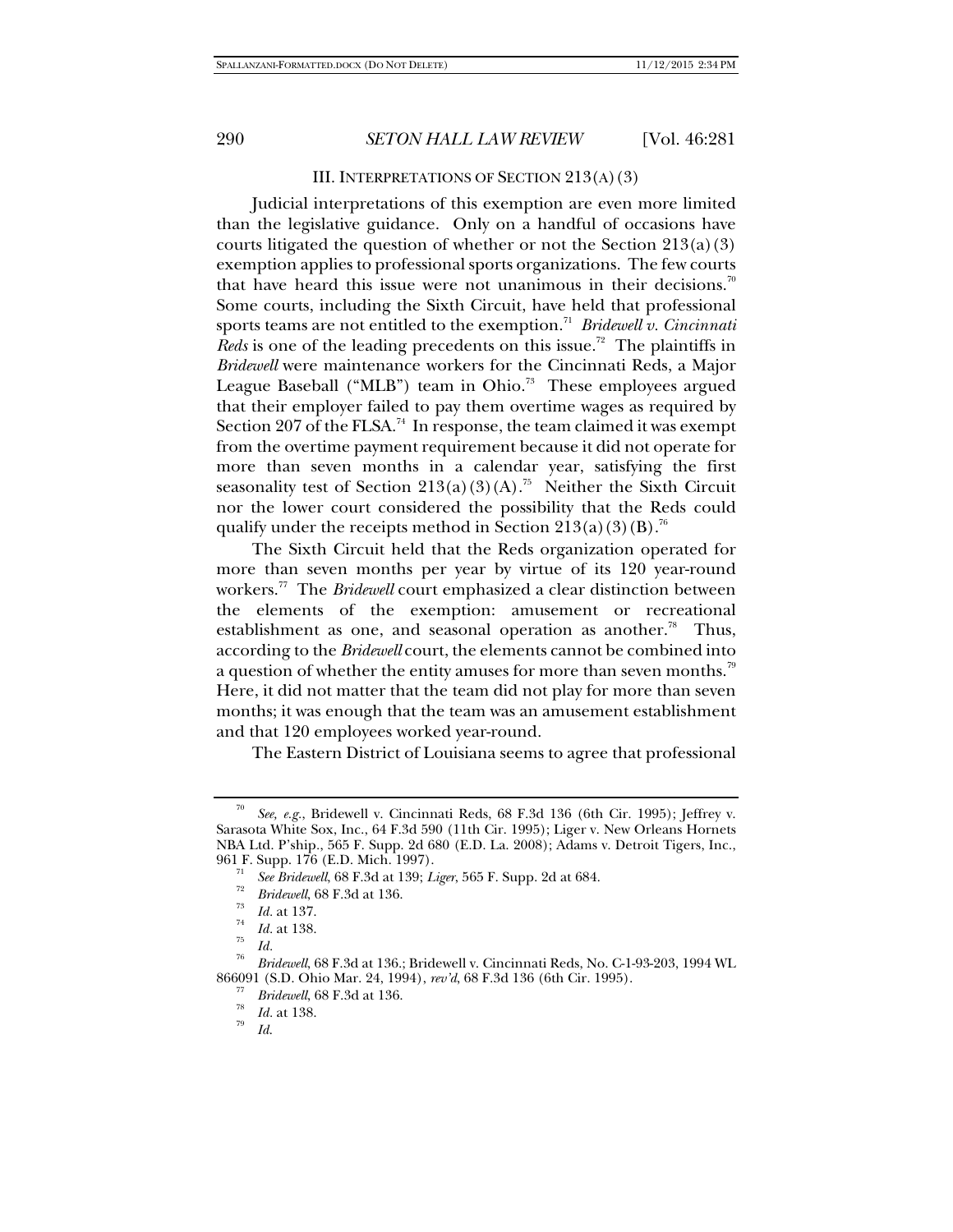sports organizations lacked exempt status. In *Liger v. New Orleans Hornets*, where the plaintiffs were former employees of a National Basketball Association ("NBA") team seeking unpaid overtime compensation, the Eastern District of Louisiana held that the team was not exempt from FLSA requirements.<sup>80</sup> The Hornets organization defended on the same grounds as the Reds: it was a seasonal employer exempt from the rules of the FLSA. $81$  The court disagreed with the employees' arguments for two main reasons: 1) the Hornets played for at least eight months per year, and 2) the team employed over 100 employees in year-round positions.<sup>82</sup> In *Liger*, the court declined to apply an Eleventh Circuit decision, *Jeffrey v. Sarasota White Sox*, which allowed a minor league baseball team to claim the exemption even though some employees worked year-round.<sup>83</sup> The *Liger* court distinguished the facts before it from *Jeffrey*, concluding that it was "not convinced that the operative scale of a minor league baseball team is analogous to that of a NBA franchise."84 Instead, the *Liger* court relied on *Bridewell*.

The *Liger* court also found that the Hornets failed the seasonality test by the average receipts standard.<sup>85</sup> Although the court did not state which receipts to include in the calculation, the court drew a distinction between "income" and "receipts," and clarified that Congress intended "receipts" to refer to "money which is actually received at the time it is received."86 The court quoted language from a concurring opinion in *Bridewell*'s sister case<sup>87</sup>:

[I]t is quite logical that Congress chose not to exempt an organization like the Reds from paying an employee . . . an additional \$2.75 per hour above her regular rate of \$5.50 per hour for overtime hours, because the Reds clearly benefit financially by receiving significant amounts of revenue in the off-season.<sup>88</sup>

 $^{80}\,$  Liger v. New Orleans Hornets NBA Ltd. P'ship., 565 F. Supp. 2d 680, 683 (E.D. La. 2008).

 $\frac{1}{20}$  *Id.* at 683–84.

See infra notes 91-95 and accompanying text (addressing Jeffrey v. Sarasota White Sox, Inc., 64 F.3d 590 (11th Cir. 1995)).<br><sup>84</sup> *Liger*, 565 F. Supp. 2d at 684.

<sup>&</sup>lt;sup>85</sup> *Id.* at 685.<br><sup>86</sup> *Id.* at 685.<br><sup>87</sup> After a series of appeals, the Sixth Circuit heard the *Bridewell* case a second time, examining a slightly different issue. The court ultimately affirmed its prior decision that the Reds were not exempt from the Act. Bridewell v. Cincinnati Reds, 155 F.3d 828, 832 (6th Cir. 1998).

*Bridewell*, 155 F.3d at 832 (Cole, Jr., J., concurring).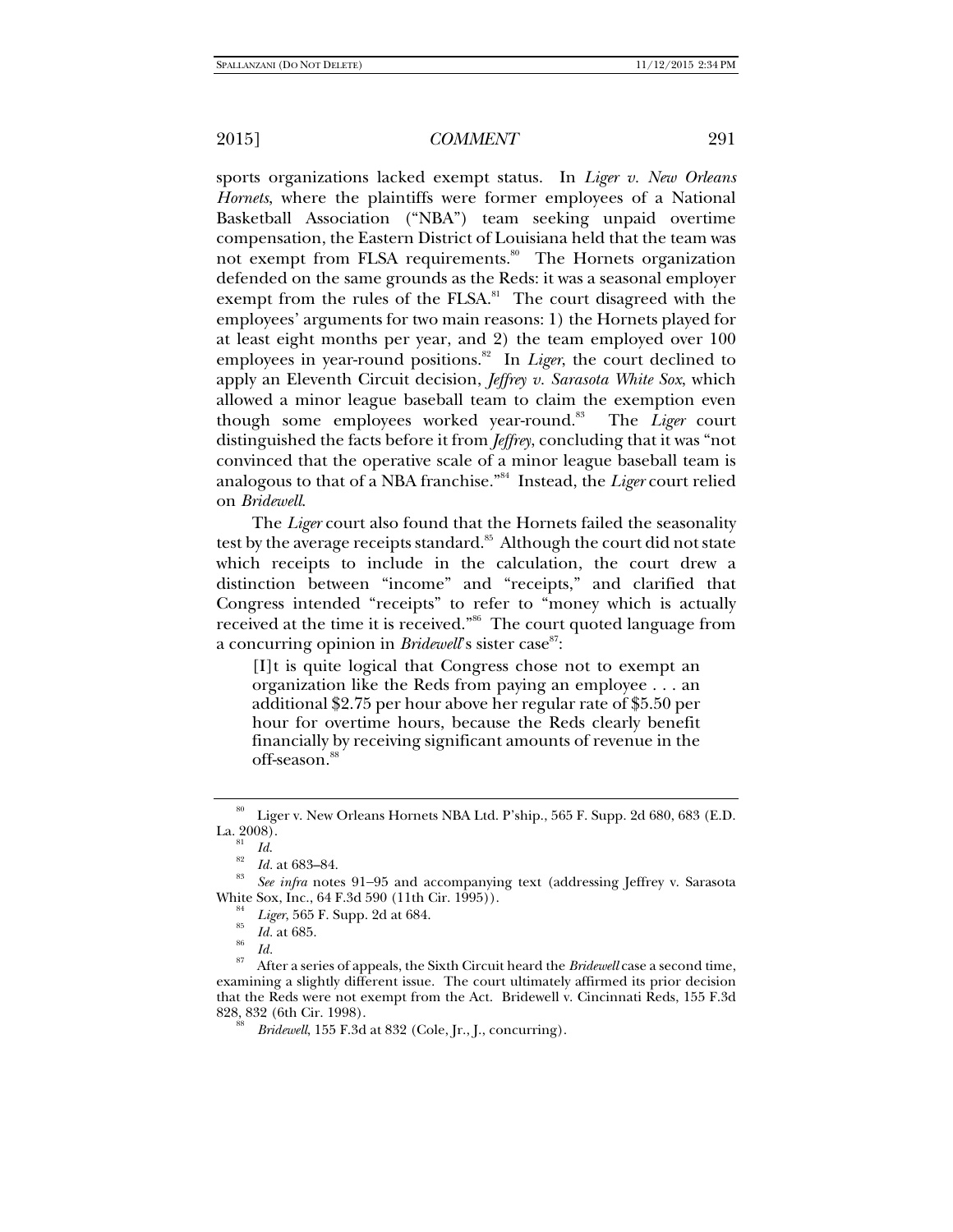In so holding, the *Liger* court suggested that an employer that enjoys the benefit of receiving substantial amounts of revenue during the offseason is not entitled to the exemption.<sup>89</sup>

Other courts have found that at least some professional sports teams are not required to abide by FLSA rules.<sup>90</sup> The Eleventh Circuit held that a professional baseball team was exempt from the FLSA in Jeffrey,<sup>91</sup> just one month before the *Bridewell* decision.<sup>92</sup> The main difference between these two cases is that the team in *Bridewell* involved the major leagues while the team in *Jeffrey* involved the minor leagues. The plaintiff in *Jeffrey*, a groundskeeper for the Sarasota White Sox, alleged that the team did not pay him overtime.<sup>93</sup> The court found the team exempt from the FLSA's overtime provisions since the team's average receipts for the six off-season months were less than one-third of its receipts for the other six months and because the team operated only for five months per year.<sup>94</sup> The court noted that while the plaintiff worked during the off-season months, this fact was not dispositive because the establishment's operation, and not the individual's, determines seasonality.<sup>95</sup>

Two years later, in *Adams v. Detroit Tigers*, the Eastern District of Michigan adopted a similar view as the *Jeffrey* court.<sup>96</sup> In *Adams*, batboys for the Detroit Tigers, an MLB team, brought suit alleging that they did not receive the overtime pay that the FLSA required. $\mathfrak{I}$  The court identified the team as a seasonal employer and thus entitled to the exemption because its average receipts for six months were less than one-third of the average for the other six months.<sup>98</sup>

<sup>89</sup> Liger, 565 F. Supp. 2d at 685-86 (quoting *Bridewell*, 155 F.3d at 832) (Cole, Jr.,  $[., concurring)$ ).

*See* Jeffrey v. Sarasota White Sox, Inc., 64 F.3d 590, 594 (11th Cir. 1995); Adams v. Detroit Tigers, Inc., 961 F. Supp. 176, 177 (E.D. Mich. 1997).

*Jeffrey*, 64 F.3d at 597.<br>*Bridewell*, 68 F.3d at 139.<br><sup>93</sup> *Jeffrey*, 64 F.3d at 592.<br>*Id.* at 596.

*Id.* **Adams v. Detroit Tigers, Inc., 961 F. Supp. 176, 181 (E.D. Mich. 1997).** 

Id. at 177-78.

*Id.* at 180.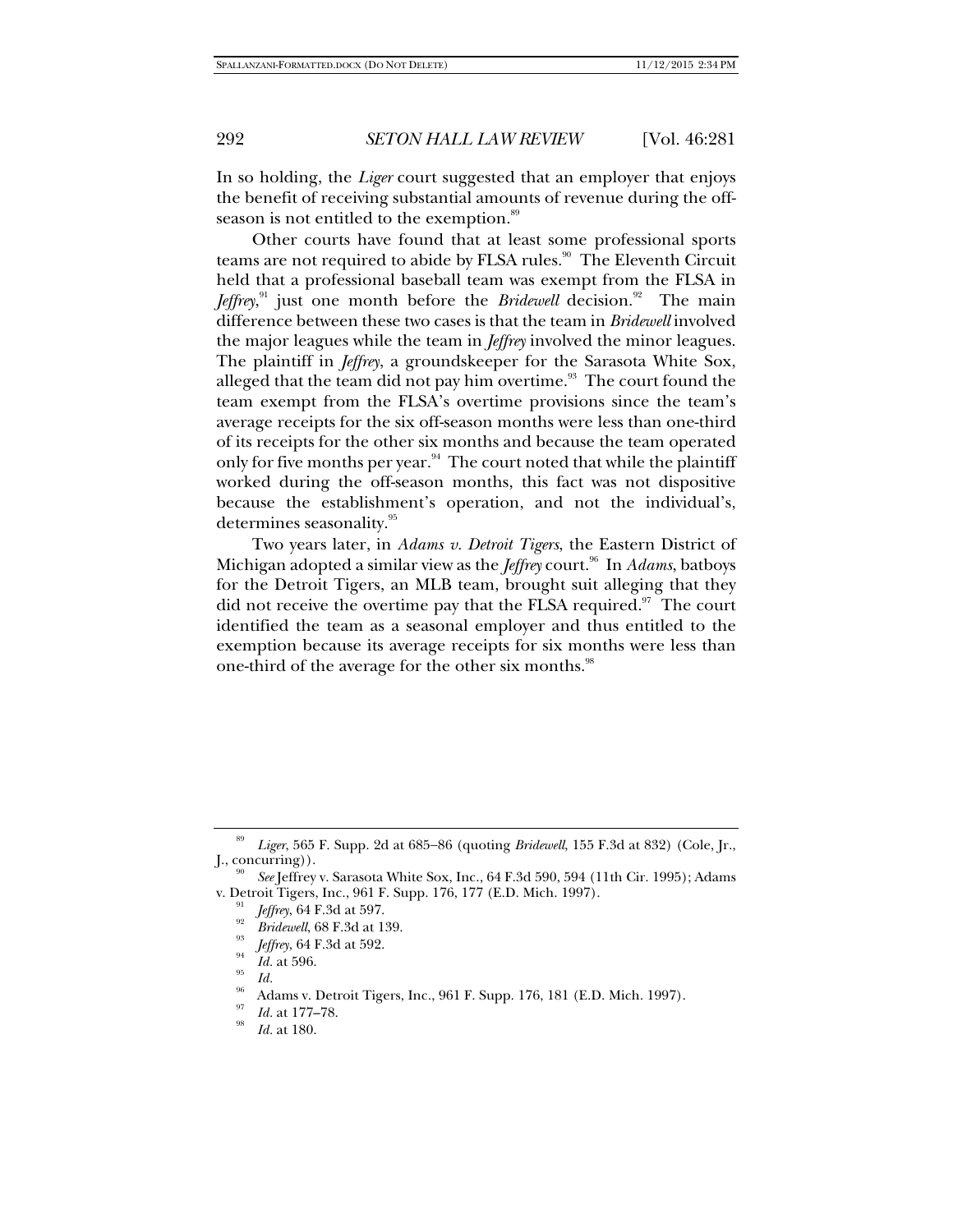#### IV. CURRENT DISPUTES

In 2014, five sets of cheerleaders from different NFL teams filed lawsuits against their respective teams.<sup>99</sup> Generally, these plaintiffs alleged that the NFL paid them less than the \$7.25 FLSA minimum wage and/or less than their respective state minimum wages. $100$  Many expect NFL teams to defend against the federal claims by claiming entitlement to the seasonal establishment exemption.<sup>101</sup> This raises the question, once again, of whether these NFL organizations are truly seasonal employers that qualify for the exemption. It appears that the courts will soon have to revisit this issue for the first time since 2008.

In January 2014, two former cheerleaders for the Oakland Raiders brought the first of the flurry of actions against NFL teams in California state court.<sup>102</sup> The cheerleaders alleged in the complaint that over the course of a season, their pay equaled less than \$5.00 per hour,<sup>103</sup> far less than the California \$9.00 per hour minimum wage and the federal \$7.25 per hour minimum wage. In light of these allegations, the DOL conducted an investigation of the team's wage and hour practices in April 2014 and determined that the Raiders qualified for the seasonal establishment exemption of the FLSA.<sup>104</sup> The DOL's determination, however, had no effect on the cheerleaders' lawsuit under state law; in September 2014, the Raiders settled the case for \$1.25 million.<sup>105</sup> The terms of the agreement also provided that the Raiders would raise the cheerleaders' pay to \$9.00 per hour, plus overtime, adding about  $$2,000.00$  per season to each cheerleader's total compensation.<sup>106</sup> Former cheerleaders for the team, dating back to 2010, also received back pay as a result of the settlement.<sup>107</sup> While this settlement spells victory for the Raiders cheerleaders, it does not close the other pending cases against NFL teams, nor does it resolve whether or not major league sports organizations are entitled to the exemption. The DOL's determination that the Raiders qualified for the seasonal

<sup>99</sup> *See* Breech, *supra* note 10; Egelko, *supra* note 10; Gregorian, *supra* note 10; Sanchez, *supra* note 10; Thompson, *supra* note 10.

*See* Breech, *supra* note 10; Egelko, *supra* note 10; Gregorian, *supra* note 10; Sanchez, *supra* note 10; Thompson, *supra* note 10.

*See* Nathaniel Grow, *Pro Sports Teams and the Fair Labor Standards Act*, SPORTS LAW BLOG (May 29, 2014, 1:00 PM), http://sports-law.blogspot.com/2014/05/pro-sportsteams-and-fair-labor.html.<br><sup>102</sup> *See* Egelko, *supra* note 10.<br>*103 Id.* 

<sup>&</sup>lt;sup>104</sup> *Id.* **Breech**, *supra* note 11. <br><sup>106</sup> *Id. Id.* 

*Id.*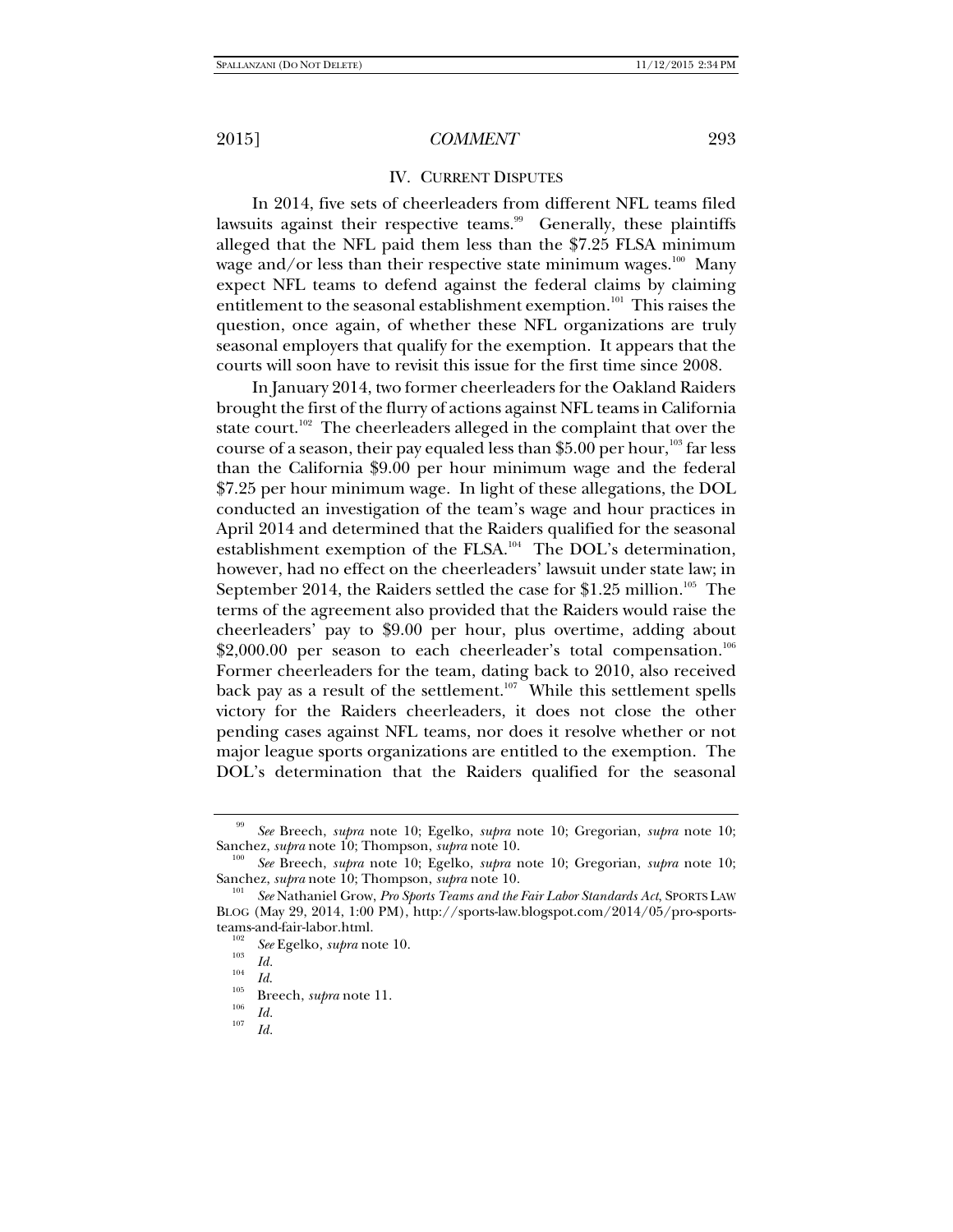employer exemption is not dispositive for future cases because it is not controlling authority as to other pending cases.<sup>108</sup> Moreover, because this case was a California Supreme Court case, and because California does not have a similar seasonal worker exemption,<sup>109</sup> this outcome will likely not have any impact on future FLSA litigation.

Current and former cheerleaders from four other NFL teams filed lawsuits in 2014. Five former Buffalo "Jills" filed suit in state court alleging that, over the course of the entire season, the NFL paid them well under New York minimum wage.<sup>110</sup> One cheerleader claims that she was paid just \$420 for an entire season, while another alleges she was only paid  $$105$  for the same season.<sup>111</sup> The cheerleaders also took issue with having paid out-of-pocket for uniforms, travel, and other expenses.<sup>112</sup> While not controlling authority, the Wage and Hour Division stated the following in an official opinion letter: "If an employer requires a prospective employee to purchase a uniform before starting work, the employer must reimburse the employee no later than the next regular payday to the extent that the uniform costs cut into statutory minimum wage or overtime premium pay."<sup>113</sup> This rule extends to tools and equipment purchased for use on the job, but the opinion letter does not mention travel expenses, and there is no similar court opinion involving travel expenses.<sup>114</sup> In light of this lawsuit, the team suspended the "Jills" during the 2014-2015 football season.<sup>115</sup>

A former member of the New York Jets "Flight Crew" also filed a state court complaint against her team in May 2014.<sup>116</sup> The NFL cheerleader alleged that the organization paid her only \$150 per game and  $$100$  per special appearance.<sup>117</sup> The suit alleges that this equates to just \$3.77 per hour, and only \$1.50 per hour after out-of-pocket

<sup>108</sup>

*See supra* text accompanying notes 45–48.<br>*Exemptions from the Overtime Laws*, STATE OF CAL. DEP'T OF INDUS. RELATIONS, http://www.dir.ca.gov/dlse/faq\_overtimeexemptions.htm (last visited Feb. 19, 2015) (listing twenty-five categories of employees exempt from overtime pay requirements with no mention of a seasonal employer exemption).<br><sup>110</sup> *See* Thompson, *supra* note 10.

 $\frac{111}{112}$  *Id.* 

<sup>&</sup>lt;sup>113</sup> WAGE AND HOUR DIVISION, FLSA 2001-7, U.S. DEP'T OF LABOR, http://www.dol.gov/whd/opinion/FLSA/2001/2001\_02\_16\_7\_FLSA.htm. 114 *Id.* 115 *Buffalo Bills Cheerleaders Suspend Operations*, USATODAY (Apr. 25, 2014, 11:01

AM), http://www.usatoday.com/story/sports/nfl/2014/04/24/buffalo-bills-

cheerleaders-suspend-operations/8116067/.<br><sup>116</sup> *See* Gregorian, *supra* note 10.

*See id.*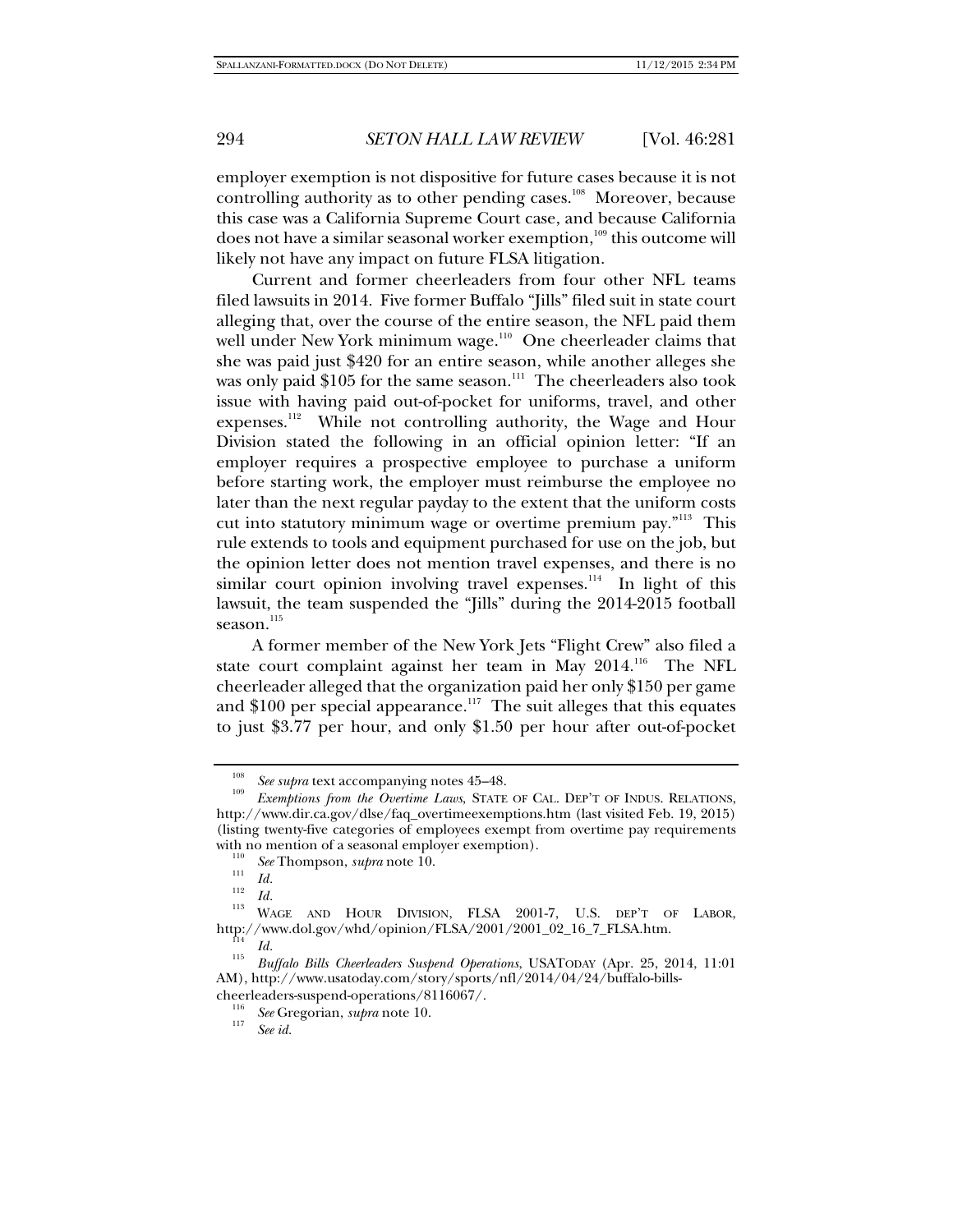expenses, which included uniform and travel costs.<sup>118</sup> The cheerleader also claimed that the NFL did not pay her for attending rehearsals three times per week. $119$ 

Cincinnati Bengals cheerleaders filed a federal FLSA lawsuit in February 2014 based on allegations that the NFL paid them \$855 for an entire season in which they worked 300 hours at games and practices.<sup>120</sup> Thus, their hourly rate was just \$2.85 per hour,<sup>121</sup> far below the \$7.25 per hour FLSA minimum.<sup>122</sup> The cheerleaders also alleged that they were not paid at all for certain mandatory appearances. $123$ 

Cheerleaders for the Tampa Bay Buccaneers filed the fifth lawsuit of this kind in May 2014 in federal court.<sup>124</sup> The cheerleaders allege that the Buccaneers pay them \$100 per game and do not compensate them for attending four practices per week and forty hours of public appearances each year.<sup>125</sup> According to the cheerleaders, this results in a wage of less than two dollars per hour.<sup>126</sup>

Various MLB teams have also been the targets of wage and hour lawsuits at the hands of low-level workers.<sup>127</sup> In the last two years, the Miami Marlins, San Francisco Giants, and Oakland Athletics each settled lawsuits with and paid back wages to clubhouse workers claiming illegal underpayment.<sup>128</sup> A similar result may soon follow for the Baltimore Orioles baseball club, which is presently the subject of another DOL wage investigation.<sup>129</sup> For the Oakland Athletics, eightysix clubhouse workers argued they were paid only seventy dollars on game days, regardless of how many hours they worked.<sup>130</sup> They claimed that the number of hours often dropped their pay below the \$7.25 FLSA minimum.<sup>131</sup> The DOL investigated each of these teams, but

<sup>&</sup>lt;sup>118</sup> See supra text accompanying notes 113 & 114.

<sup>&</sup>lt;sup>113</sup> *See* Gregorian, *supra* note 10.

<sup>&</sup>lt;sup>120</sup> *See* Breech, *supra* note 10.<br><sup>121</sup> *See id.*<sup>122</sup>

<sup>&</sup>lt;sup>122</sup> *See* Fair Labor Standards Act (FLSA), 29 U.S.C. § 206(a)(1)(C) (2006).<br><sup>123</sup> *See* Breech, *supra* note 10. <sup>124</sup>

<sup>&</sup>lt;sup>124</sup> *See* Sanchez, *supra* note 10.<br><sup>125</sup> *See id. See id.* 125<sup>*See id.* 127</sup>

*See* Myron Levin, *Oakland Athletics Latest Major League Team to Settle Claim of Wage Violations*, BUSINESS ETHICS: THE MAGAZINE OF CORPORATE RESPONSIBILITY (Sept. 4, 2014), http://business-ethics.com/2014/09/04/11866-oakland-athletics-latest-majorleague-team-to-settle-claim-of-wage-violations/.<br><sup>128</sup> *Id.*<br>*1*<sup>29</sup> *Id.* 

 $\frac{130}{131}$  *Id.* 

*Id.*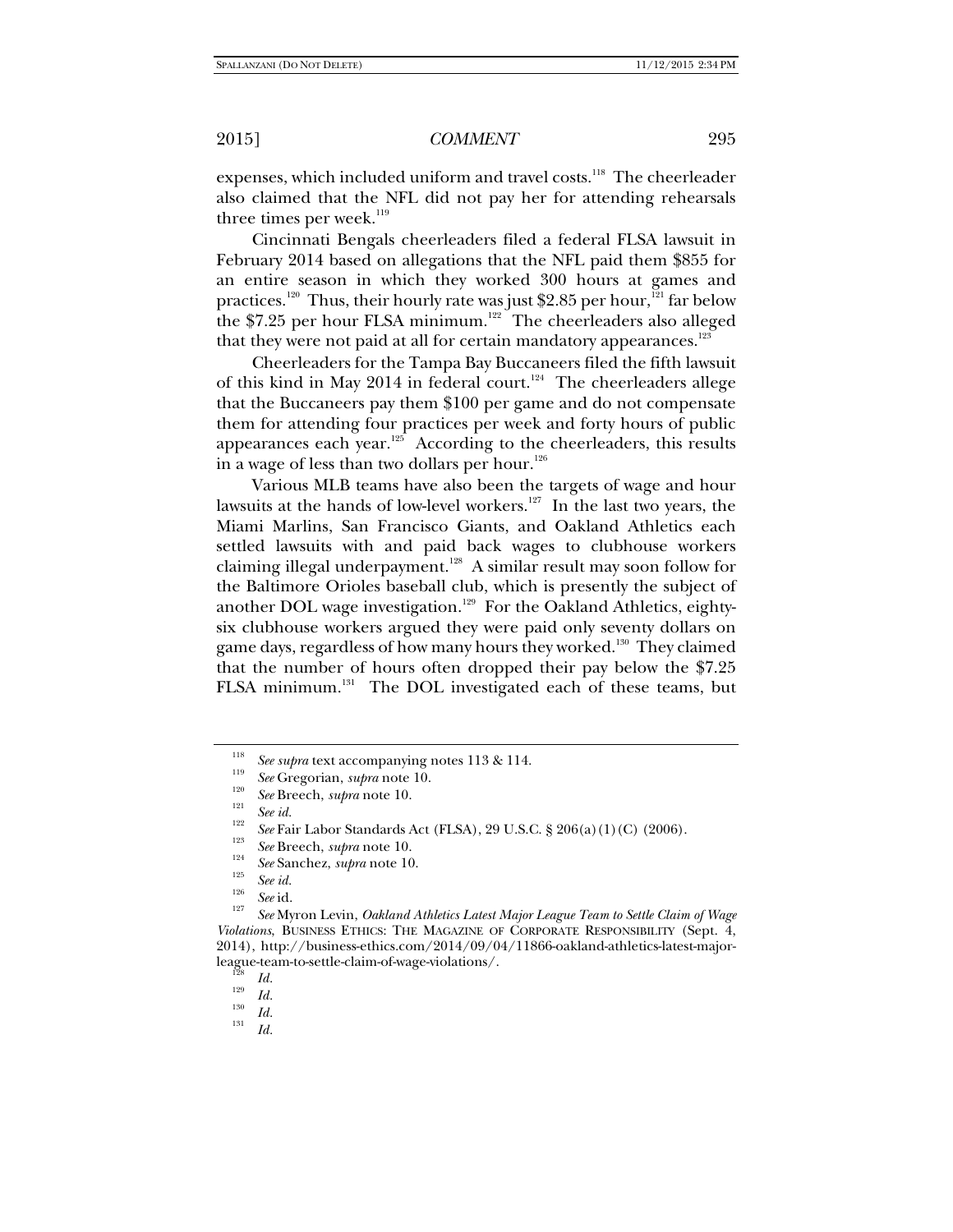unlike its determination with regard to the Oakland Raiders,  $132$  the DOL did not find that any of these teams could claim any FSLA exemptions.<sup>133</sup> Thus, what constitutes the proper application of the exemption to professional sports teams remains unclear.

## V. MAJOR LEAGUE PROFESSIONAL SPORTS ORGANIZATIONS SHOULD NOT BE EXEMPT

So far, the Raiders and three MLB teams settled wage and hour lawsuits brought by low-level workers. At the very least, these settlements indicate the teams' unwillingness to litigate and risk losing in court, and at best indicates some fault on their part. The fact that the Raiders updated their pay practices as a result of this lawsuit also indicates that change is on the horizon.<sup>134</sup> The question, however, remains: are major league sports organizations entitled to the exemption? A thorough analysis of the statute tends to show that they are not.

## *A*. *Major League Sports Teams Do Qualify as "Amusement or Recreational Establishments"*

The first element of the statute is the "amusement or recreational establishment" requirement.<sup>135</sup> As this Comment previously discussed, this element contains two parts: "amusement or recreational" and "establishment." Professional sports clearly fall within the definition of "amusement or recreational" provided in the DOL regulation, as they are "frequented by the public for its amusement."136 Many courts have treated the first part of this element as a given.<sup>137</sup>

The second part of this element is the "establishment" requirement. Section 213(a)(3) exempts employees of "amusement or

<sup>&</sup>lt;sup>132</sup> See Egelko, *supra* note 10.<br><sup>133</sup> See Levin, *supra* note 127.

<sup>&</sup>lt;sup>134</sup> A new California state law passed in June 2015 is another indicator of impending change. The law classifies cheerleaders as employees for purposes of minimum wage, unemployment, and employment discrimination laws. A similar law was introduced in New York in early 2015, but has not yet been passed. *See* David Fucillo, *California Passes Worker Protection Law for Cheerleaders*, NINERSNATION.COM (July 1, 2015, 10:30 AM), http://www.ninersnation.com/2015/7/1/8877259/california-

<sup>&</sup>lt;sup>135</sup> Fair Labor Standards Act (FLSA), 29 U.S.C. § 213(a)(3) (2006).<br><sup>136</sup> 29 C.F.R. § 779.385 (2014).<br><sup>137</sup> *See, e.g.*, Jeffrey v. Sarasota White Sox, Inc., 64 F.3d 590, 595 (11th Cir. 1995) ("Sarasota White Sox, Inc. is an amusement and recreational establishment pursuant to 29 U.S.C. § 213."); Adams v. Detroit Tigers, Inc., 961 F. Supp. 176, 179 (E.D. Mich. 1997) ("Major-league baseball teams may properly be considered 'recreational' establishments, or establishments designed for 'amusement.'").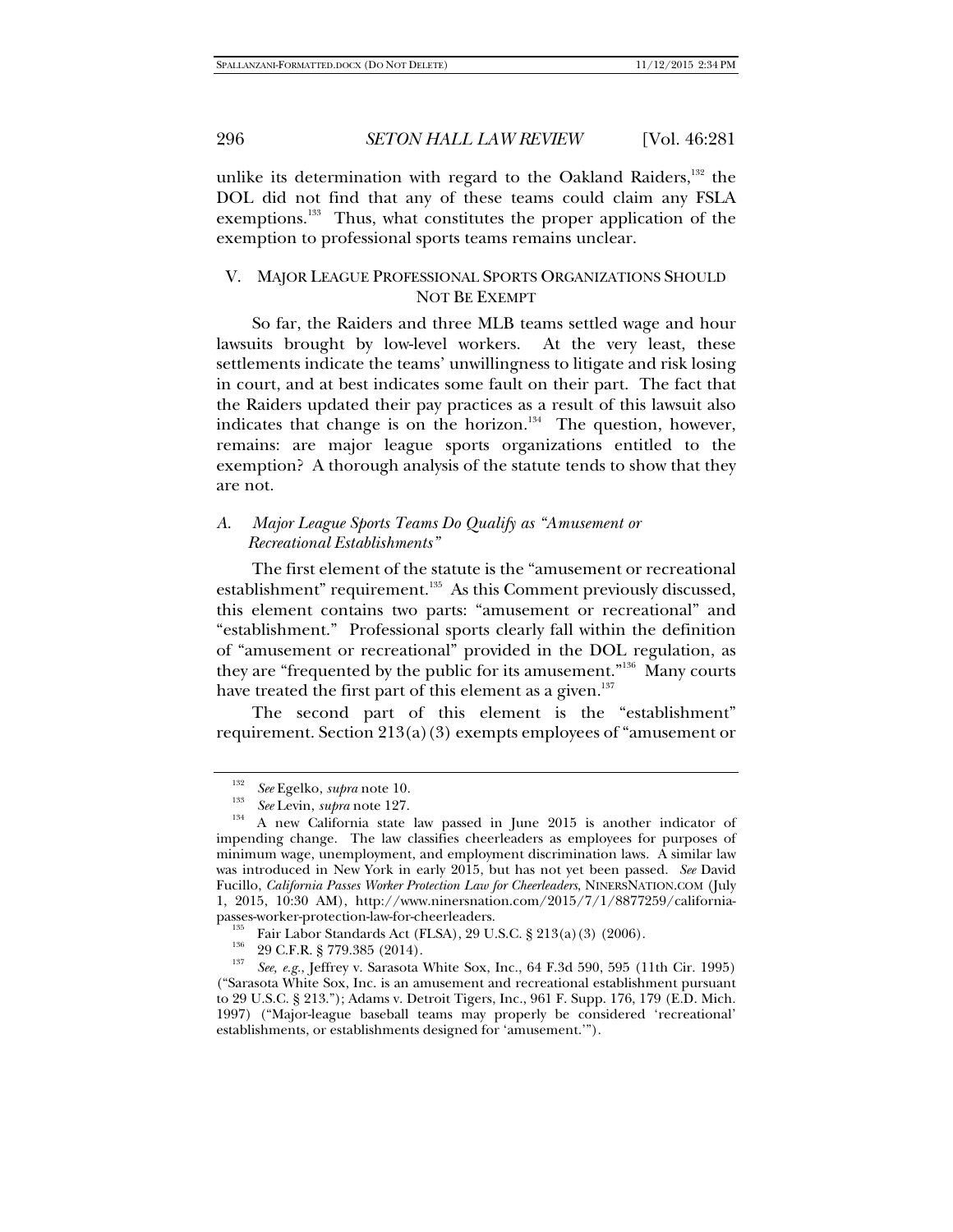recreational *establishment*[*s*]."138 As noted earlier, the DOL regulations define "establishment" as "a distinct physical place of business," as opposed to "an entire business or enterprise" that may include several separate places of business.<sup>139</sup> It makes sense, then, that the appropriate establishment unit is the team itself because these teams do not operate as chains, like many amusement parks. One caveat, however, especially for the MLB, involves minor league teams. Often, these teams are within the umbrella of a major league team. Under this definition of establishment, then, these minor league teams would constitute a separate establishment and would require a separate analysis of statutory exemption.

## *B. Major League Professional Sports Teams Do Not Qualify as Seasonal*

Seasonality, the final element of the Section  $213(a)(3)$ exemption, has caused the most controversy. While the 1965 House Committee Report lists "sport events" as a seasonal amusement establishment that would fall within the scope of the exemption,  $140$  it is unlikely that Congress intended for multi-million dollar, major league sports organizations to qualify for the exemption. The exemption was more likely intended for smaller scale, local, and minor league sport events. As noted above, the court in *Brennan v. Yellowstone Park Lines, Inc.* opined that the purpose of the exemption was to "allow recreational facilities to employ young people on a seasonal basis and not have to pay the relatively high minimum wages required by the  $[{\rm FLSA}]$ ."<sup>141</sup>

The New Jersey minimum wage law is useful as a comparative tool. The state law uses the exact same language as the federal statute for testing seasonality.<sup>142</sup> Additionally, the statute states: "'Seasonal amusement occupation' does not include . . . athletic events, . . . [or] sport activities or centers  $\dots$ ."<sup>143</sup> The statute also recognizes a nonexhaustive list of seasonal amusement occupations, including: "amusement rides and amusement device operators, cashiers who sell tickets for the rides and device, and operators of game concessions."<sup>144</sup> The statute further indicates that the exemption is only from overtime

<sup>&</sup>lt;sup>138</sup> § 213(a)(3) (emphasis added).<br><sup>139</sup> 29 C.F.R. § 779.23.<br><sup>140</sup> *See* Chen v. Major League Baseball, 46 F. Supp. 3d 449, 455 (S.D.N.Y. 2014).

<sup>&</sup>lt;sup>141</sup> Brennan v. Yellowstone Park Lines, Inc., 478 F.2d 285, 288 (10th Cir. 1973).

<sup>&</sup>lt;sup>142</sup> *See* N.J. ADMIN. CODE § 12:56-12.1 (2015).<br> *Id. Id.* 

*Id.*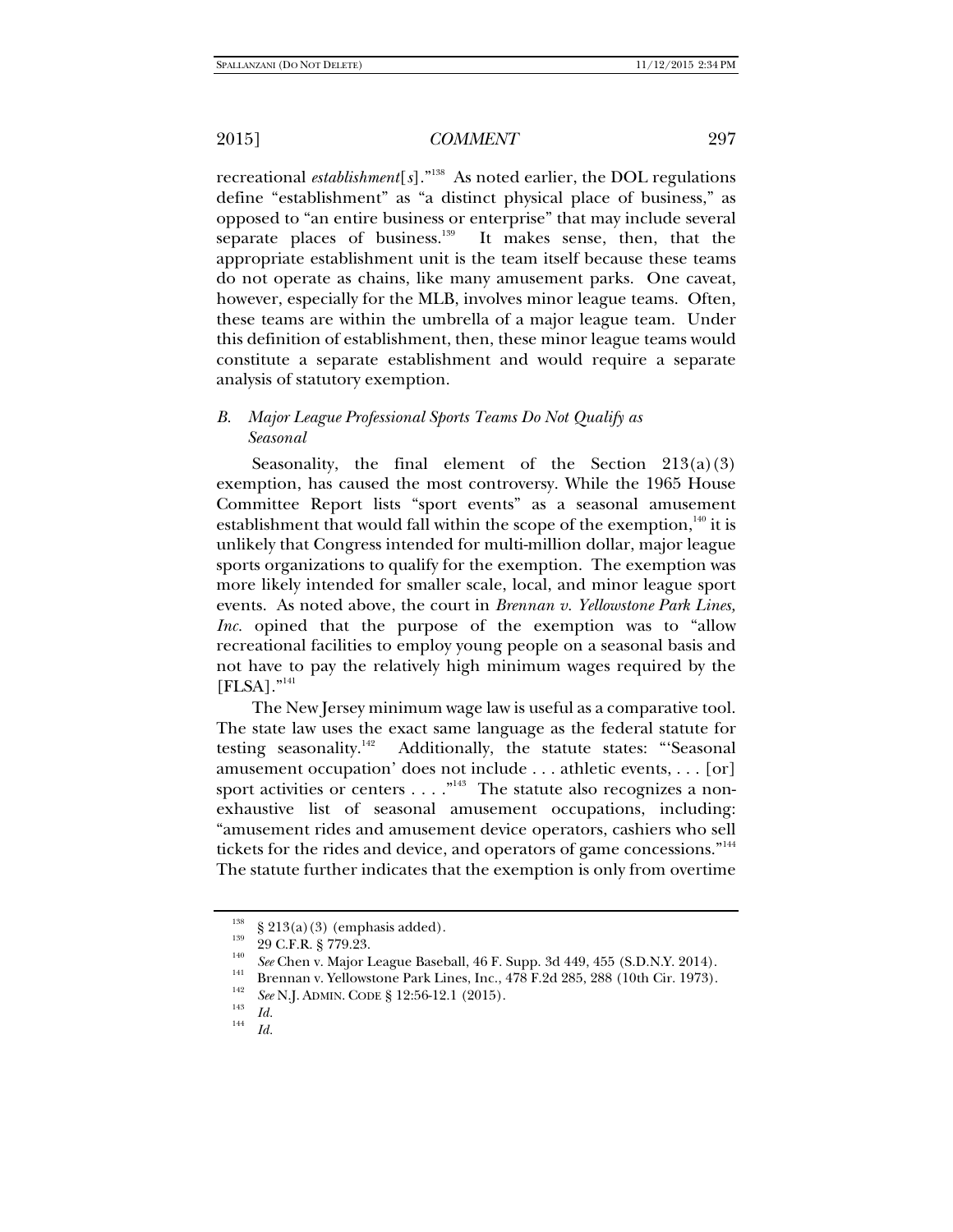requirements, and that employees engaged in seasonal amusement occupations are still entitled to receive minimum wage.<sup>145</sup> If Congress' intent is anything like the New Jersey Legislature's intent, then clearly this exemption's focus is on seasonal amusement facilities, and major league sports teams should not be exempt from the FLSA.

To reiterate, the requirements set forth by Section  $213(a)(3)$ provide two alternative vehicles for establishing seasonality: the sevenmonth method<sup>146</sup> and the receipts method.<sup>147</sup> The seven-month method exempts employers that show that they do not operate for more than seven months per year.<sup>148</sup> The receipts method exempts employers that prove that their gross receipts for half of the year are less than one-third of the gross receipts for the other half of the year.<sup>149</sup> Generally, major league sports teams cannot satisfy either test.

1. Teams Cannot Prove That They Operate for Seven Months or Less Per Year

Currently, there is no clear standard for determining whether an employer operates for more than seven months per year. One logical approach might be to simply examine the length of a team's season; however, this approach can lead to illogical results. In the MLB, the average team plays from opening day in April through October—seven months.<sup>150</sup> Surely, these teams fall within the seven-month threshold. If, however, a team makes the playoffs in any given year, it continues to play for up to another month, sending it over the seven-month limit and into non-exemption territory. Can a team's exemption status really be determined by whether or not it makes the playoffs? This hypothetical also fails to take into account spring training or postseason training schedules. Additionally, the *Bridewell* court indicated that seasonality is not a question of whether the entity provides amusement for more than seven months, but rather whether the entity operates for more than seven months.<sup>151</sup> Clearly, the length of the season is not a good indicator for determining whether a team is operating. The question that must be asked is: what constitutes "operation" for the purposes of this statute?

<sup>145</sup>

*Id. See* Fair Labor Standards Act (FLSA), 29 U.S.C. § 213(a)(3)(A) (2006).<br><sup>147</sup> *See* § 213(a)(3)(B). <br>§ 213(a)(3)(A). <br>§ 213(a)(3)(B). 150 § 213(a)(3)(B).

*Schedule*, MLB.COM, http://mlb.mlb.com/mlb/schedule/index.jsp? tcid=mm\_mlb\_schedule#date=04/05/2015 (last visited Feb. 19, 2015). 151 Bridewell v. Cincinnati Reds, 68 F.3d 136 (6th Cir. 1995).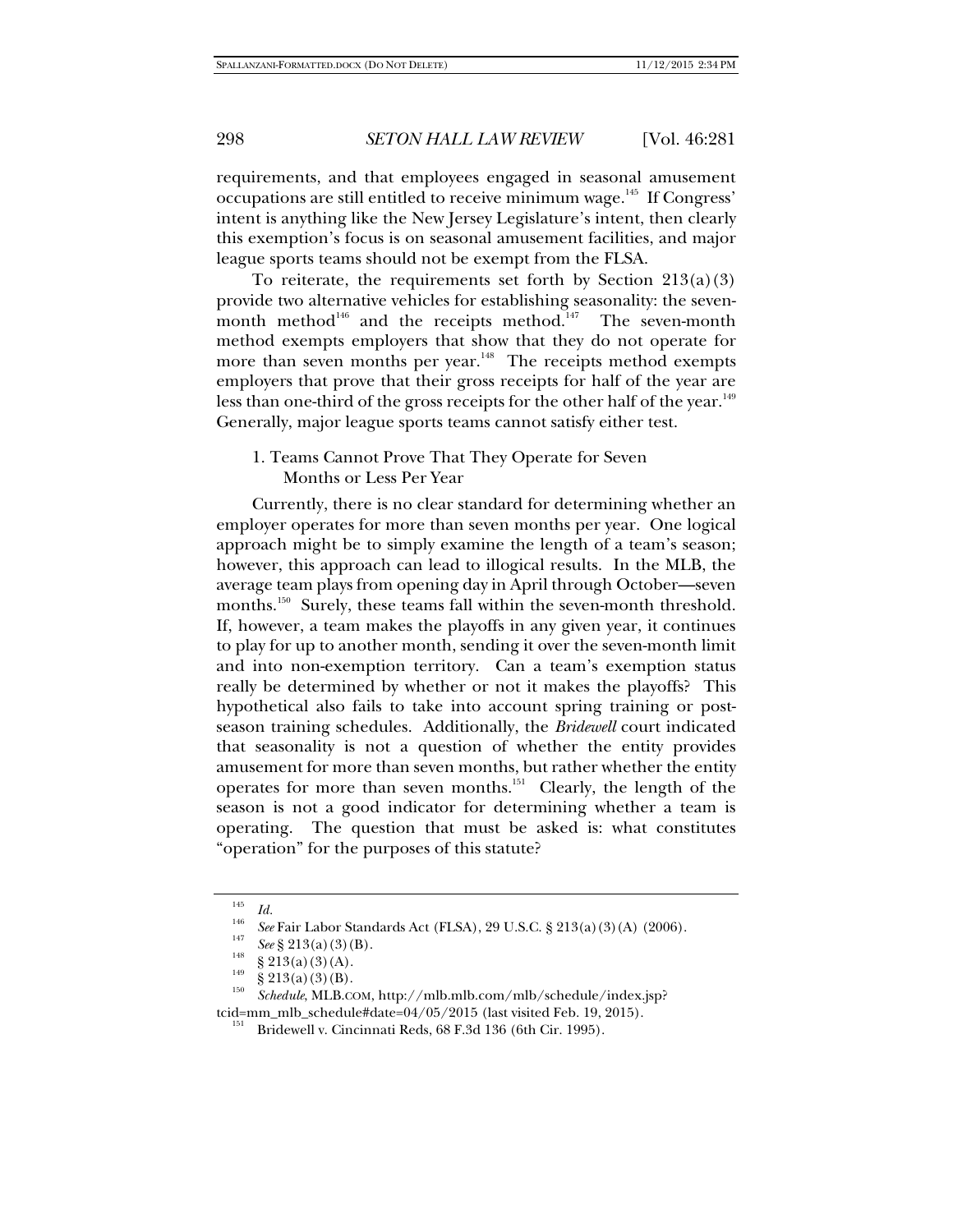The DOL's Field Operations Handbook states that solely "maintenance operations or ordering supplies" do not constitute operations that count toward the seven months.152 This view is not entitled to *Chevron* deference,<sup>153</sup> but some circuits have found the provisions in the Field Operations Handbook persuasive.<sup>154</sup> In at least one case, the Eighth Circuit decided that the DOL's interpretation of its own regulation in the Field Operations Handbook was entitled to deference.<sup>155</sup> This indicates that whether the interpretation is entitled to deference or is merely persuasive is a case-by-case determination, dependent on whether the interpretation reflects the experience and expertise of the DOL or whether it merely paraphrases the statutory language.<sup>156</sup>

A threshold issue to deal with regarding this interpretation is: what does "maintenance" mean? Maintenance activity likely consists of physical upkeep of property and equipment. In *Jeffrey*, the court determined that a groundskeeper engaged in purely maintenance activity.157 It seems that off-season activities, such as cheerleaders attending promotional events, front office workers selling season tickets, and clubhouse employees working on publicity, would constitute more than maintenance. If a team engages in these activities, then it should not be exempt, even under the DOL interpretation.

In a situation where only maintenance activity takes place during the off-season, it seems possible that even a small number of maintenance employees working during the off-season could qualify a workplace as operational, if the courts are not persuaded by the Field Operations Handbook definition of "operation." Ultimately, the question of what constitutes operation would remain unclear. However, if the courts are persuaded by the Field Operations Handbook, then mere maintenance activity during the dead season would not constitute operation. The court in *Jeffrey* seemed to adopt the latter view. Thus, even though the groundskeeper in *Jeffrey* worked during the off-season, his maintenance work did not qualify his

<sup>152</sup> *Field Operations Handbook - Other Exemptions*, U.S. DEP'T OF LABOR (1994), http://www.dol.gov/whd/FOH/FOH\_Ch25.pdf.

 $See$  *supra* text accompanying notes 45–47.

*See, e.g.*, Abel v. Southern Shuttle Servs., Inc., 301 F.App'x 856, 859 (11th Cir. 2008); Shaliehsabou v. Hebrew Home of Greater Wash., Inc., 369 F.3d 797, 802 (4th Cir. 2004); Klinedinst v. Swift Invs., Inc., 260 F.3d 1251, 1255 (11th Cir. 2001).<br><sup>155</sup> See Fast v. Applebee's Int'l., Inc., 638 F.3d 872, 878 (8th Cir. 2011).

See id. (quoting Gonzales v. Oregon, 546 U.S. 243, 255–57 (2006)).<br>
[effrey v. Sarasota White Sox, Inc., 64 F.3d 590, 596 (11th Cir. 1995).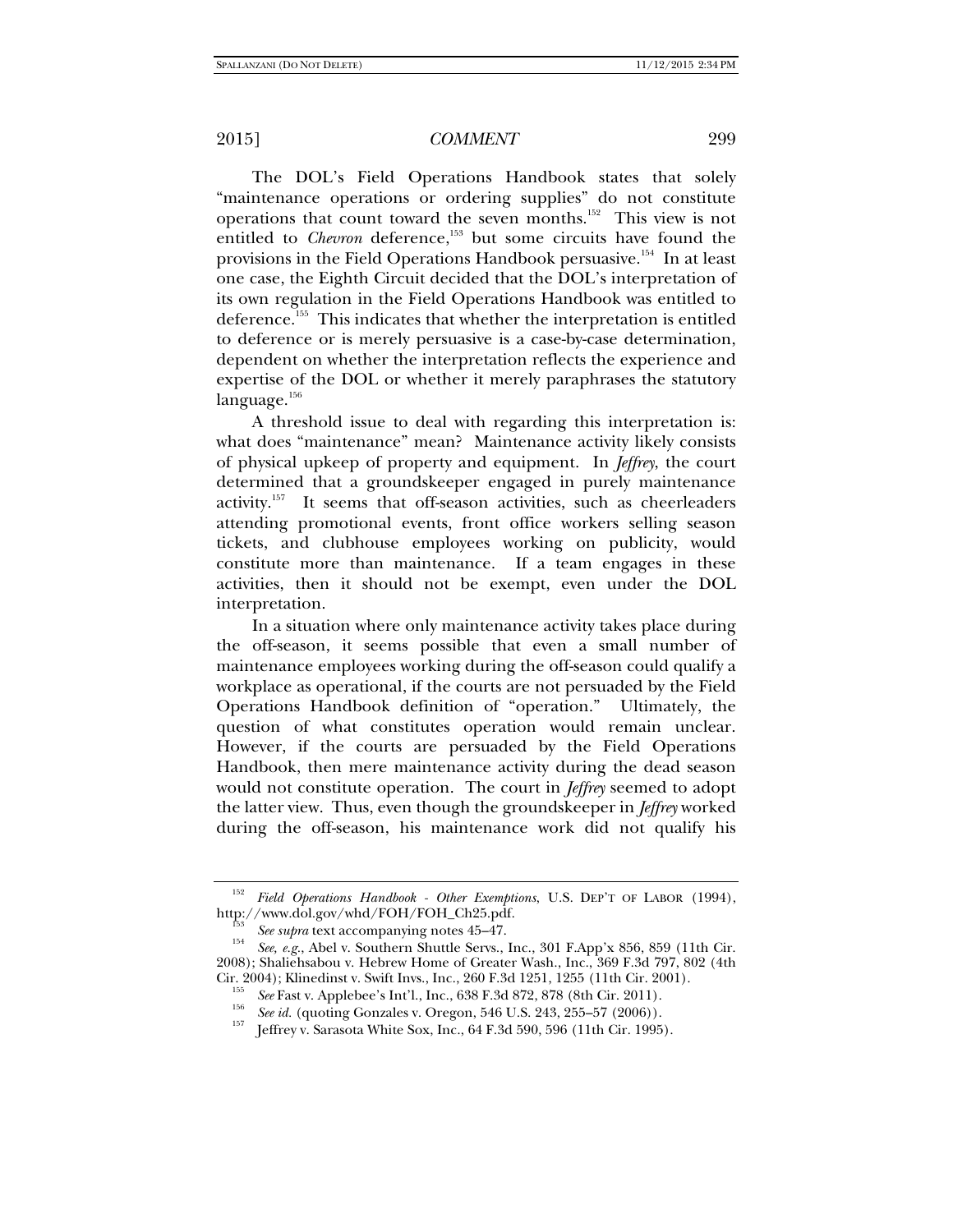workplace for the exemption under the seven-month method.<sup>158</sup> If operation is viewed on a sliding scale, the Handbook interpretation establishes a minimum benchmark just beyond maintenance during the off-season; anything less would not be "operating." The question then becomes: how far past that point on the scale should operation be?

The *Bridewell* and *Liger* courts focused on the number of employees that worked during the offseason, not the type of work taking place during the offseason.<sup>159</sup> These two courts found that having 120 and 100 year-round employees, respectively, prevented teams from utilizing the FLSA exemption.<sup>160</sup> Under this approach, if teams cannot show that they employ an insignificant number of workers year-round, then they cannot prove that they operate for seven months or less, despite the fact that their teams may play only a few months a year.

NFL teams employ roughly 164 workers each;<sup>161</sup> MLB teams employ around 209 people each;<sup>162</sup> NBA teams employ around 221 people each;<sup>163</sup> and National Hockey League ("NHL") teams in the

 *See* Bridewell v. Cincinnati Reds, 68 F.3d 136 (6th Cir. 1995); Liger v. New Orleans Hornets NBA Ltd. P'ship, 565 F. Supp. 2d 680 (E.D. La. 2008).

*See, e.g.*, *Administration*, THE OAKLAND RAIDERS, http://www.raiders.com/

team/administration.html (last visited Feb. 19, 2015) (listing 165 total employees on the "Coaches" and "Administration" pages); *Buffalo Bills Staff*, BUFFALO BILLS, http://www.buffalobills.com/about-us/front-office.html (last visited Feb. 19, 2015) (listing 174 employees in the staff directory); *Front Office*, TAMPA BAY BUCCANEERS, http://www.buccaneers.com/team-and-stats/staff.html (last visited Feb. 19, 2015) (listing fifty-five employees in the staff directory); *Staff Directory*, NEW YORK JETS MEDIA GUIDE, http://www.newyorkjets.com/ms/media-guide/2012/html/Staff-Directory-1.html (last visited Feb. 19, 2015) (listing 109 year-round employees in the staff directory).

 *See, e.g.*, *Front Office*, BALTIMORE ORIOLES, http://baltimore.orioles.mlb.com/ team/front\_office.jsp?c\_id=bal (last visited Feb. 19, 2015) (listing 164 employees in the staff directory); *Front Office Directory*, CHICAGO CUBS, http://chicago.cubs.mlb.com /team/front\_office.jsp?c\_id=chc (last visited Feb. 19, 2015) (listing 246 employees in the staff directory); *Front Office Directory*, LOS ANGELES DODGERS, http://losangeles. dodgers.mlb.com/team/front\_office.jsp?c\_id=la (last visited Feb. 19, 2015) (listing 213 employees in the staff directory).

 *See, e.g.*, *Club Directory*, LOS ANGELES CLIPPERS, http://www.nba.com/clippers/ club-directory (last visited Feb. 19, 2015) (listing 113 employees in the staff directory); *Front Office*, NEW YORK KNICKS, http://www.nba.com/knicks/front-office (last visited Feb. 19, 2015) (listing 236 employees in the staff directory); *Pacers Sports & Entertainment*, INDIANA PACERS, http://www.bankerslifefieldhouse.com/wp-content/ uploads/2015/01/PSEOfficeRoster010215.pdf (last visited Feb. 19, 2015) (listing 283 employees in the staff directory).

<sup>158</sup> *Id.* at 596–97. The court did find, however, that the team was exempt by the receipts method. *Id.* 

<sup>&</sup>lt;sup>160</sup> *Bridewell*, 68 F.3d at 139; *Liger*, 565 F. Supp. 2d at 684.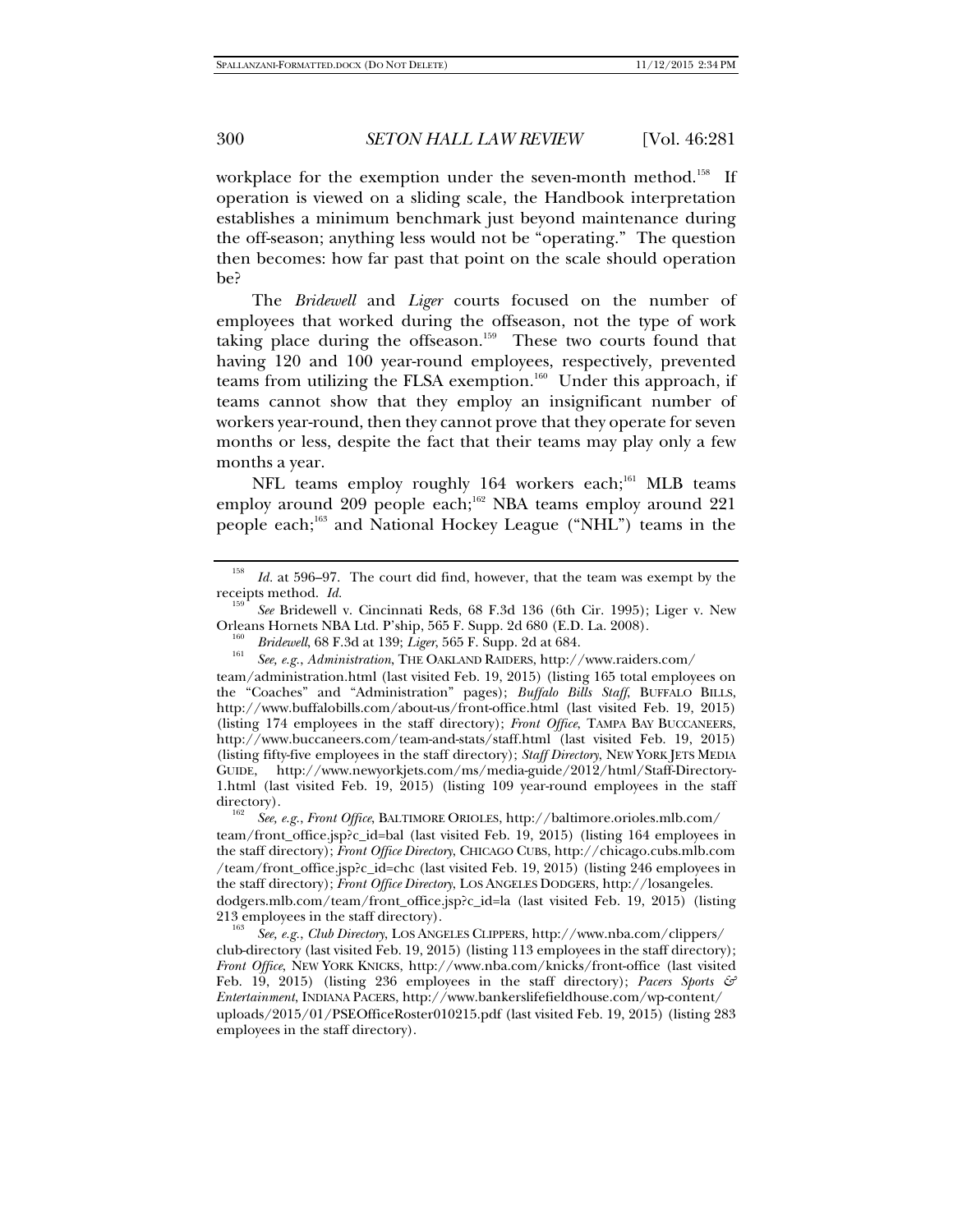United States employ, on average,  $145$  employees each.<sup>164</sup> These numbers represent only those employees listed on each team's website. Thus, the actual number may be higher if the teams employed additional, unlisted workers. The Staff Directory for the New York Jets lists 111 people.<sup>165</sup> Two are specifically noted as "seasonal," implying that the rest are year-round workers.<sup>166</sup> Though the Staff Director lists the director of the "Flight Crew," it fails to list the actual members of the cheerleading squad. The Staff Directory number also does not include the fifty-three players on the football team's roster; this is true for every team across each of the Big Four professional sports leagues. Even though some positions on these lists may not be year-round, when athletes are included, most teams far exceed the 120 *Bridewell* number. It is important to keep in mind that this exemption is granted based on the employer's records, not on an individual employee's records.<sup>167</sup> Thus, seasonality is based on the employer's schedule, not the individual employee's schedule. Accordingly, if the method for calculating seasonality looks to the total number of employees and team members or cheerleaders engage in activity for the organization during the off-season, they must be included in these numbers.

Though these facts tend to show that most teams surpass the 120 employee number deemed significant in *Bridewell*, this standard could get confusing with teams that employ slightly fewer than 120 people. One way to set a cut-off would be to examine how many employees work year-round at the undisputed seasonal establishments at which the exemption was more likely aimed. The danger, however, with setting a hard and fast cut-off is that employers can simply sidestep this by intentionally keeping the number of employees below the cutoff so as to qualify for the exemption. To avoid such unintended consequences, it is safer to leave the standard somewhat ambiguous.

<sup>164</sup> *See, e.g.*, *Club Directory*, BOSTON BRUINS, http://bruins.nhl.com/club/ page.htm?id=100354 (last visited Feb. 19, 2015) (listing 116 employees in the staff directory); *Front Office*, CHICAGO BLACKHAWKS, http://blackhawks.nhl.com/ club/page.htm?id=47745 (last visited Feb. 19, 2015) (listing 158 employees in the staff directory); *Staff Listing*, NEW JERSEY DEVILS, http://devils.nhl.com/club/page.

htm?id=74238 (last visited Feb. 19, 2015) (listing 177 employees in the staff directory). 165 *Staff Directory*, NEW YORK JETS MEDIA GUIDE, http://www.newyorkjets.com/ms/ media-guide/2012/html/Staff-Directory-1.html (last visited Feb. 19, 2015). 166 *Id.* <sup>167</sup>

*See Fact Sheet #18*, *supra* note 67.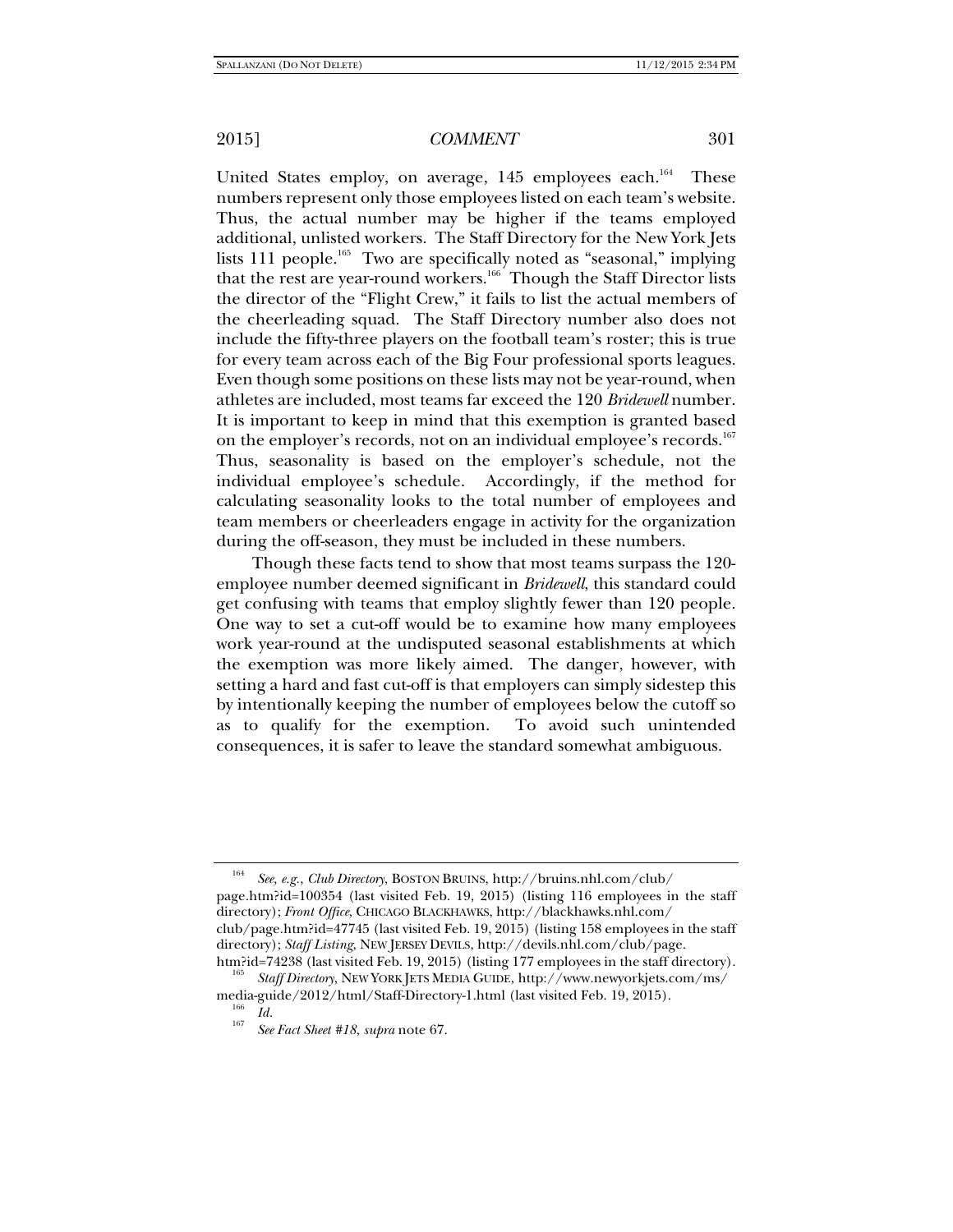## 2. Teams Cannot Prove That Their Gross Receipts for Six Months Are Less Than One-Third of the Receipts for the Other Six Months

Since most major league teams are unlikely to prove entitlement to the exemption using the seven-month method because of the number of year-round employees, the other potential way to qualify is by the receipts method. As noted earlier in this Comment, a team qualifies for the exemption under the receipts method if its average receipts from any six months of the year, which do not have to be consecutive, do not exceed one-third of its average receipts for the other six months.168 For example, if the receipts for the highest earning six months averaged \$900,000, the employer would only qualify for the exemption if the receipts for the lowest earning six months averaged \$300,000 or less. Major league teams cannot prove entitlement this way because of off-season revenue from season ticket sales. Because teams sell tickets during the regular and off-season, the discrepancy between the highest-earning six months and the lowestearning six months is not likely to be great enough to qualify a team for the exemption.

As noted above, the DOL Fact Sheet says that in the context of this exemption, "receipts" refers to "fees from admission."169 In this context, receipts mean money received from ticket sales. Teams usually make a portion of their revenue selling tickets during the regular season. Season ticket sales, however, occur during the offseason and constitute a large portion of total ticket sales. For example, NFL season ticket payments are due during the off-season months— February through July.<sup>170</sup> Therefore, it would be very difficult for a team to show that its receipts from the most expensive ticket sales during the lowest-earning six months are less than one-third of the receipts from ticket sales during the highest-earning six months. Additionally, courts have said that "receipts" refers to money *when it is actually received*, so teams cannot rely on an accrual method of accounting to record off-season ticket sale revenue as in-season

<sup>&</sup>lt;sup>168</sup> Fair Labor Standards Act (FLSA), 29 U.S.C. § 213(a)(3)(B) (2006).<br> *Fact Sheet #18*, *supra* note 67.

*See, e.g.*, *PSLs & Tickets*, BALT. RAVENS, http://www.baltimoreravens.com/

Gameday/tickets/psls-season-tickets/ (last visited Feb. 19, 2015) (indicating that 2014 season tickets must be paid in full by June 2<sup>nd</sup>); *Season Ticket Holder Information*, N.Y. GIANTS, http://www.giants.com/tickets-and-stadium/season-tix.html (last visited Feb. 19, 2015) (showing that season ticket holders purchase tickets at any time between May 1<sup>st</sup> and July 1<sup>st</sup>, depending on the types of tickets they hold); *Ticket Policies*, TENN. TITANS, http://www.titansonline.com/tickets/ticket-policies.html (last visited Feb. 19, 2015) (explaining that season tickets must be paid in full by May  $1^{\circ}$ ).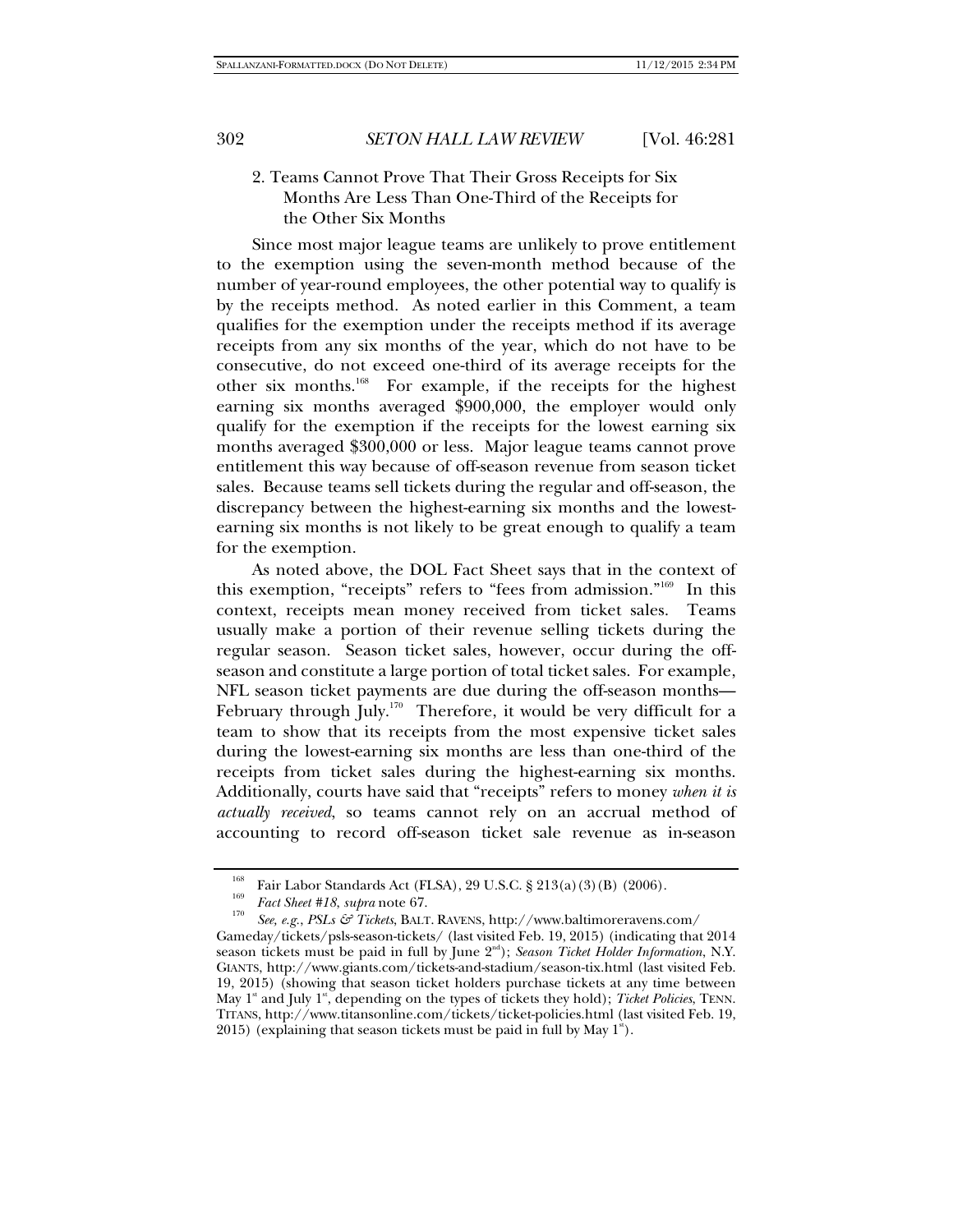income.<sup>171</sup>

Many of the courts that have evaluated major league teams' receipts have found those teams not eligible for the exemption, $172$ providing further evidence for the proposition that the receipt method does not work for major league teams. Although it is certainly *possible* that a team could satisfy this seasonality test, the evidence tends to show that, under this interpretation, most teams do not.

It is still unclear what types of receipts count toward gross receipts. Though the DOL Fact Sheet says that receipts are "fees from admission,"173 courts have not applied this uniformly. The *Jeffrey* court calculated the defendant's gross receipts by adding "ticket sales, concession and parking revenues, promotional sponsorships, publication sales, advertising and other miscellaneous items."174 The *Liger* court engaged in a two-page discussion on the proper application of the receipts method, but failed to specify which types of receipts count.175

In any event, the definition of receipts in the DOL Fact Sheet deserves little deference.<sup>176</sup> In determining what weight to give to a DOL Fact Sheet concerning an exemption for professional employees, the court in *Ramos v. Lee County School Board* determined that it was proper to use *certain portions* of the Fact Sheet as a reference tool.<sup>177</sup> Ultimately, however, the court found that while some weight should be given to any executive agency's interpretation of its own statute, $178$  the Fact Sheet is not binding on private courts and, "on a spectrum of controlling authority, fact sheets would fall on the low end."<sup>179</sup> Thus, the Fact Sheet's definition of receipts as "fees from admission" is not

<sup>171</sup> <sup>171</sup> See Bridewell v. Cincinnati Reds, 155 F.3d 828, 830 (6th Cir. 1998); Liger v. New Orleans Hornets NBA Ltd. P'ship, 565 F. Supp. 2d 680, 684–85 (E.D. La. 2008).

See Bridewell v. Cincinnati Reds, 68 F.3d 136, 137 (6th Cir. 1995) (failing to address the receipts method as a potential qualifier for an MLB team); Jeffrey v. Sarasota White Sox, Inc., 64 F.3d 590, 591 (11th Cir. 1995) (finding that for certain years, the baseball club did not qualify for the exemption under the receipts method); *Liger*, 565 F. Supp. 2d at 686 (holding that an NBA team did not satisfy the receipts method seasonality test). *But see* Adams v. Detroit Tigers, Inc., 961 F. Supp. 176, 180 (E.D. Mich. 1997) (finding that an MLB team qualified for the exemption under the

<sup>&</sup>lt;sup>173</sup> Fact Sheet #18, supra note 67.

*Fact Sheet Breed Area Sheet Area Jeffrey*, 64 F.3d at 595.

<sup>&</sup>lt;sup>175</sup> *Liger*, 565 F. Supp. 2d at 684–86.<br><sup>176</sup> *See supra* text accompanying notes 47 & 48.

<sup>&</sup>lt;sup>177</sup> *See* Ramos v. Lee Cnty. Sch. Bd., No. 2:04CV308FTM-33SPC, 2005 WL 2405832, at \*4 (M.D. Fla. Sept. 29, 2005). 178 *See id.* at \*4 n.12 (citing Chevron, U.S.A., Inc. v. Nat'l. Res. Def. Council, Inc.,

<sup>467</sup> U.S. 837, 844 (1984)). 179

 $^{179}$  *Id.* at \*4 n.12.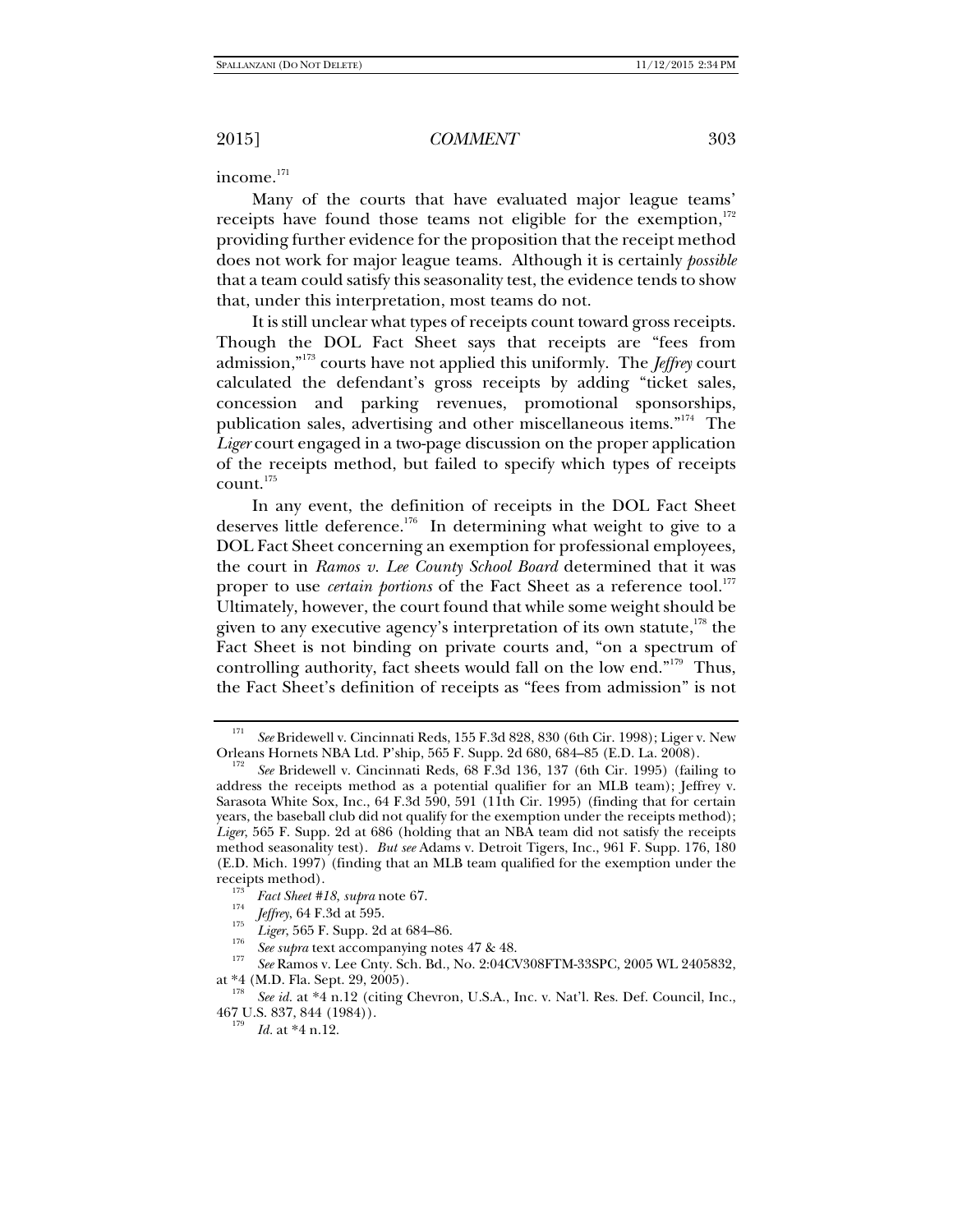controlling, and courts could decide to expand receipts to include revenue from other sources, as in *Jeffrey*. 180

If the calculation of gross receipts includes more than just ticket sales, it would be even more difficult for a major league professional sports team to satisfy the receipts test. The regular season receipts would not only include ticket sales, but also concession and merchandise sales. These teams also conduct a lot of business on the off-season, so off-season receipts would include, for example, season ticket sales, television and radio broadcast agreements, sponsorship deals, and merchandise sales.<sup>181</sup> For example, each NFL team receives more than \$200 million each year under current broadcasting agreements.<sup>182</sup> It is highly unlikely that any team in the NFL, or any other league, would be able to prove that it generated significantly less revenue during any six months than it did during the other six months if the receipts include more than just ticket sales.<sup>183</sup>

#### VI. CONCLUSION

Major league professional sports teams do not "plainly and unmistakably" fall within the spirit of the seasonal employer exemption. In a typical case, no team in any of the Big Four American sports leagues will be able to prove seasonality. These teams cannot show that they operate for seven months or less per year by virtue of the size of their operations, and they cannot show that they do not receive a financial benefit during the off-season. Even though the DOL determined that one team qualified for the exemption, that opinion should not be afforded deference. This issue deserves a second look.

The seasonal employer exemption was initially intended to cut a break to purely seasonal small businesses, like amusement parks and beach clubs, which could not afford to comply with the minimum wage

<sup>&</sup>lt;sup>180</sup>*Jeffrey*, 64 F.3d at 595.<br><sup>181</sup> *See* Grow, *supra* note 101.

*See* Kurt Badenhausen, *The NFL Signs TV Deals Worth \$27 Billion*, FORBES (Dec. 13, 2011, 6:13 PM), http://www.forbes.com/sites/kurtbadenhausen/2011/12/

<sup>14/</sup>the-nfl-signs-tv-deals-worth-26-billion/. 183 *See* Craig Calcaterra, *The Red Sox Cleaned Up in Offseason Merchandise Sales*, NBCSPORTS (Mar. 27, 2014, 12;11 PM), http://hardballtalk.nbcsports.com/2014/ 03/27/the-red-sox-cleaned-up-in-offseason-merchandise-sales/(revealing that MLB teams make a lot of money from off-season merchandise sales); Roberto A. Ferdman, *With the NBA's New Broadcasting Deal, the Players Now Have All the Power*, WASH. POST (Oct. 6, 2014), http://www.washingtonpost.com/blogs/wonkblog/wp/2014/10/06/with -the-nbas-new-broadcasting-deal-the-players-now-have-all-the-power/ (explaining that NBA teams will receive a significant sum as a result of a 2014 broadcasting agreement).